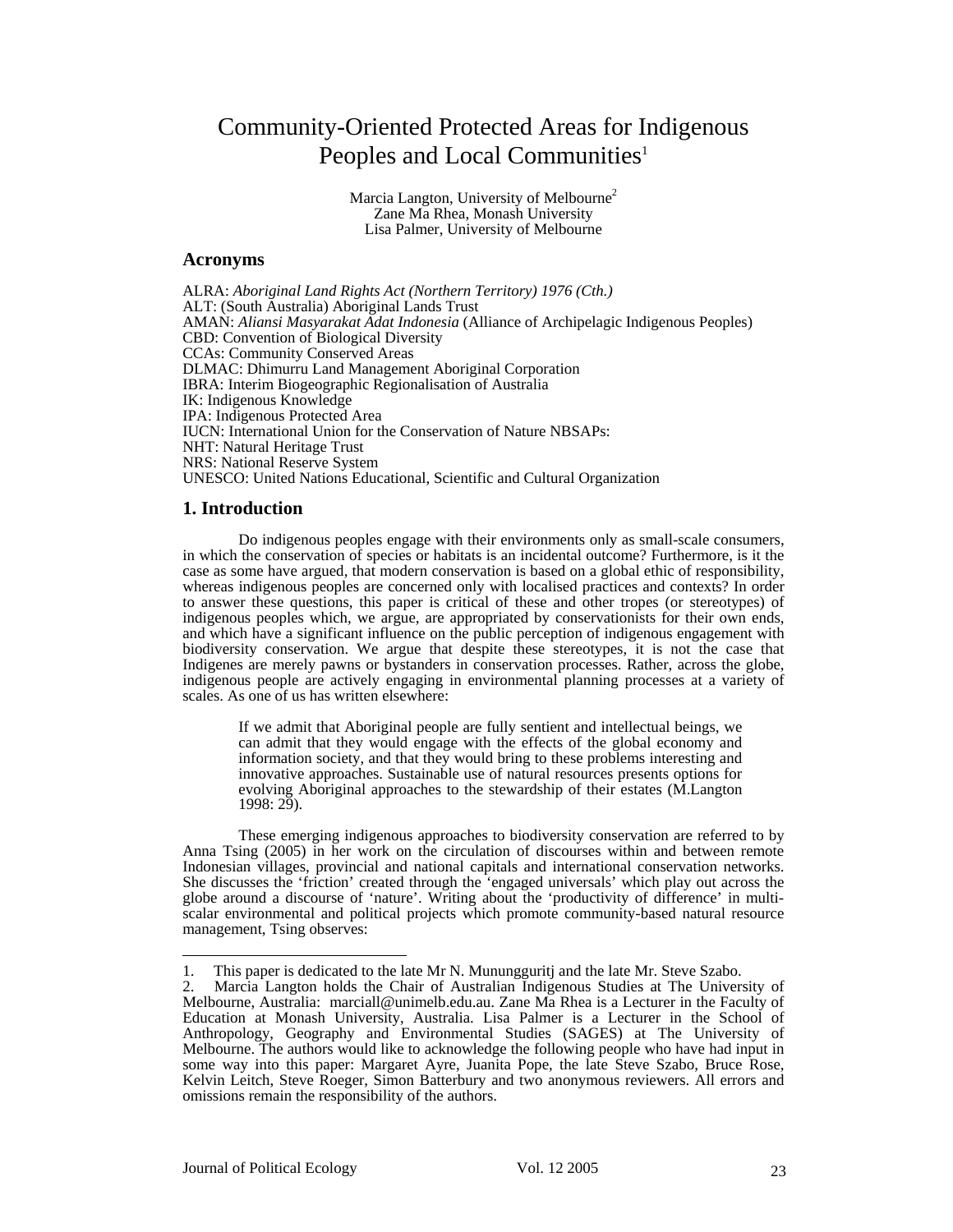I'm not sure these initiatives will work, and I'm sure they won't bring justice to everyone. They embroil participants in debates about authenticity and consensus. They mess with—or displace—earlier categories and cosmologies; they realign local priorities. They require what Levi and Dean (2003) call the 'risk' of indigeneity, that is, the strategic transformation of local identity to enter a wider conversation. To be taken seriously by national and imperial interlocutors requires some such risk (2005: 267-268).

 In many instances these are risks that indigenous groups have either consciously chosen, or have little choice, but to take. In this paper we examine the emerging practice of establishing community-oriented protected areas, with special reference to the Indigenous Protected Areas (IPA) program in Australia. We examine the ways in which such areas can contribute to supporting the lifeways of indigenous peoples and local communities, assist in the preservation and maintenance of their traditional biodiversity related knowledge, and enable indigenous peoples and local communities to participate in both customary subsistence and market economies. We examine the developing international frameworks for communityoriented protected areas and selected responses to such initiatives in Australia and to a more limited extent in Asia. In Australia we focus on the example of indigenous governance arrangements in the federally funded IPA program. We argue that guaranteed land security and the ability of indigenous and local peoples to exercise their own governance structures is central to the success of the Australian example. We also argue, in contrast to many critiques of community-based conservation elsewhere, that community-oriented protected areas are delivering significant benefits to indigenous peoples in Australia.

 Two IPA cases are examined in more detail to provide an account of indigenous peoples' efforts and capacity to protect, promote and facilitate the use of their traditional estates and knowledge under the control of indigenous modes of governance, engaging, when necessary, with the government and non-government agencies which they believe can assist them in achieving particular land management and livelihood goals. Along with the strengthening of traditional modes of governance and sustainable land management regimes, we argue that the benefits accruing to indigenous peoples and local communities from participation in community-oriented and, most crucially, *community controlled* protected areas initiatives can include the preservation, renewal and maintenance of the knowledge systems upon which indigenous livelihoods and environmental security depends. Our research data results from two projects, one which collects together the Australian material on Indigenous Protected Areas, the other a major survey of biodiversity–related traditional knowledge, innovations and practices of indigenous and local communities in the Middle East, Asia and Australia.<sup>3</sup>

### **2. Traditional Livelihoods and Biodiversity**

 A growing literature has recognised the role of traditional knowledges and practices in preserving biodiversity (D.Ghai, 1994; M.Ferarri 2003; L.Maffi 2001; E.Mathias 1994, 1995; J.Matowanyika et al. 1995; P.Maundu, 1995; B.Nietschmann 1992; D.Posey 2003; P.Richards 1995). For indigenous peoples and local communities, concern about the preservation and maintenance of traditional knowledge is not only motivated by the desire to conserve 'biodiversity' as an end in itself, but also by the desire to live on their ancestral lands, to safeguard local food security and, to the extent possible, exercise local economic, cultural and political autonomy (see for instance, M.Langton 2003). In small-scale agricultural societies for instance, traditional methods of irrigation and crop production, and maintenance of seed stock and cultivars, have maintained food and grazing resources. Traditional water management systems have been critical to societies across all ecosystems.

 In economically developed nations such as Australia and Japan, many indigenous peoples are dependent on traditional knowledge and practices in caring for their traditional

 $\frac{1}{2}$ 

<sup>3</sup> This paper draws on several research projects. These include an Australian Research Council Linkage Project, 'Agreements, Treaties and Negotiated Settlements with Indigenous Peoples in Settler States: Their Role and Relevance for Indigenous and Other Australians' (www.atns.net.au). This project involved researchers from an industry partner, the Aboriginal and Torres Strait Islander Commission, from The University of Melbourne (Associate Professor Maureen Tehan, Faculty of Law) and The University of Technology, Sydney (Professor Larissa Behrendt, Faculty of Law and the Jumbunna Indigenous House of Learning). The Australian Institute of Aboriginal and Torres Strait Islander Studies also lent support, and we draw on a report prepared for the Secretariat of the Convention on Biological Diversity by Langton and Rhae (M. Langton and Z. Ma Rhea, 2003).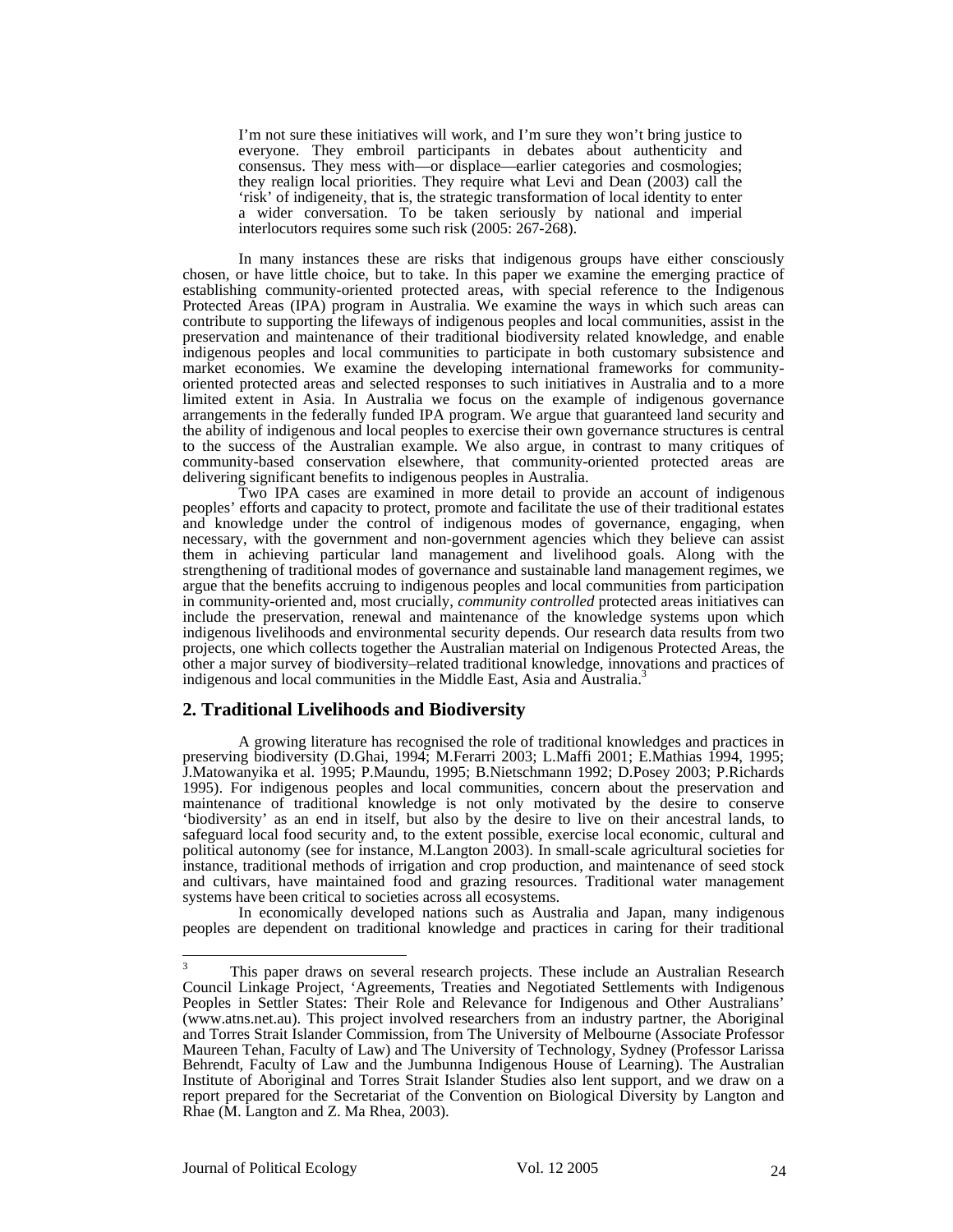territories, and for the harvesting of wild food and animals, medicines, water, and other basic needs. Hunting, gathering and fishing continue to contribute a substantial part of the diet and basic needs for populations in rural and remote areas of Australia and among coastal groups in Asia that rely on artisanal fisheries (See K.Ruddle 1993a, 1993b, 1994; K.Ruddle,1992; K.Ruddle and R.Johannes 1990).

 Indigenous societies based on sedentary and nomadic agricultural economies, pastoral and herding economies, hunting, fishing and gathering economies and other forms of economic organization support widely divergent symbolic and social exchange systems that redistribute material and non-material values, customary laws and traditions and property and land tenure systems. Religion plays a significant role in these societies and acts to regulate the use and management of resources and maintain systems of traditional knowledge, especially biodiversity-related knowledge. Darryl Posey observed that:

Agriculture, for example, can provide 'balance for well-being' through relationships not only among people, but also nature and deities. In this concept, the blessing of a new field represents not mere spectacle, but an inseparable part of life where the highest value is harmony with the Earth. Most traditions recognize linkages between health, diet, properties of different foods and medicinal plants, and horticultural/natural resource management practices—all within a highly articulated cosmological/social context. The plant, animal or crystal some ethno-pharmacologist or scientist wants to collect, may, in fact, encompass, contain, or actually be the manifestation of ancestral spirits—or even of the local healers' own progenitors. Local knowledge embraces information about location, movements, and other factors explaining spatial patterns and timing in the ecosystem, including sequences of events, cycles, and trends. Direct links with the land are fundamental and obligations to maintain those connections form the core of individual and group identity (2003: 125).

 In relation to hunter-gather societies Western literature generally emphasizes 'the subsistence role rather than the productivity of hunting (the production of social cohesion, the communication with the mythic countryside, and the gathering of healthy foods for the human body)' (E.Povinelli 1993: 60). We agree with Povinelli's contention that 'hunting and gathering contributes to local cultural, economic, and sociological well-being' (1993: 62), and support for this can be found throughout the literature. We also agree with her in her contention that:

…discussions of the Fourth World have as yet failed to describe adequately the dense network of economic, political, and cultural motivations that account for indigenous practice (in particular indigenous struggles to produce economic and cultural well-being in the postcolonial nation) or to theorize the relationship between the productivity of indigenous practice and the production of cultural identity (1993: 24).

 These points are well borne out in the findings of both Jon Altman (1987, 2003) and Povinelli (1993) just two of the anthropologists whose work has described the actual food and other production of such hunting and gathering economies in Australia. Altman (2003) and Povinelli (1993) argue that despite the impacts of modernisation, which has caused accelerated change across traditional societies and their different economic systems, hunting and gathering bush foods in northern Australia continue as socially integrated aspects of Aboriginal lifestyles. Based on her work in a northern Australian indigenous community, Povinelli (1993: 59-60) has documented for instance, that, 'at times of economic scarcity, bush foods provide an important supplement to people's diet'. Altman (2003: 71) compares his 1979-1980 fieldwork findings in a remote northern Australian Aboriginal community in the wet-dry tropic with those of 2002: 'In 1979-1980 I observed 90 animal species…regularly harvested and 80 plant species consumed while 56 plant species...were used in non-dietary ways, mainly in the manufacture of artefacts.' In 2003, Altman found that the harvesting practices were remarkably similar:

In ecological terms, …there had been no decline in the common species generally harvested…Furthermore, information on harvesting levels and species stocks makes it clear that harvesting is within ecologically sustainable limits…this economy is structurally the same hybrid economy with customary (hunting), market (arts production and sale) and state (income support transfers) sectors in both periods  $(2003:72)$ .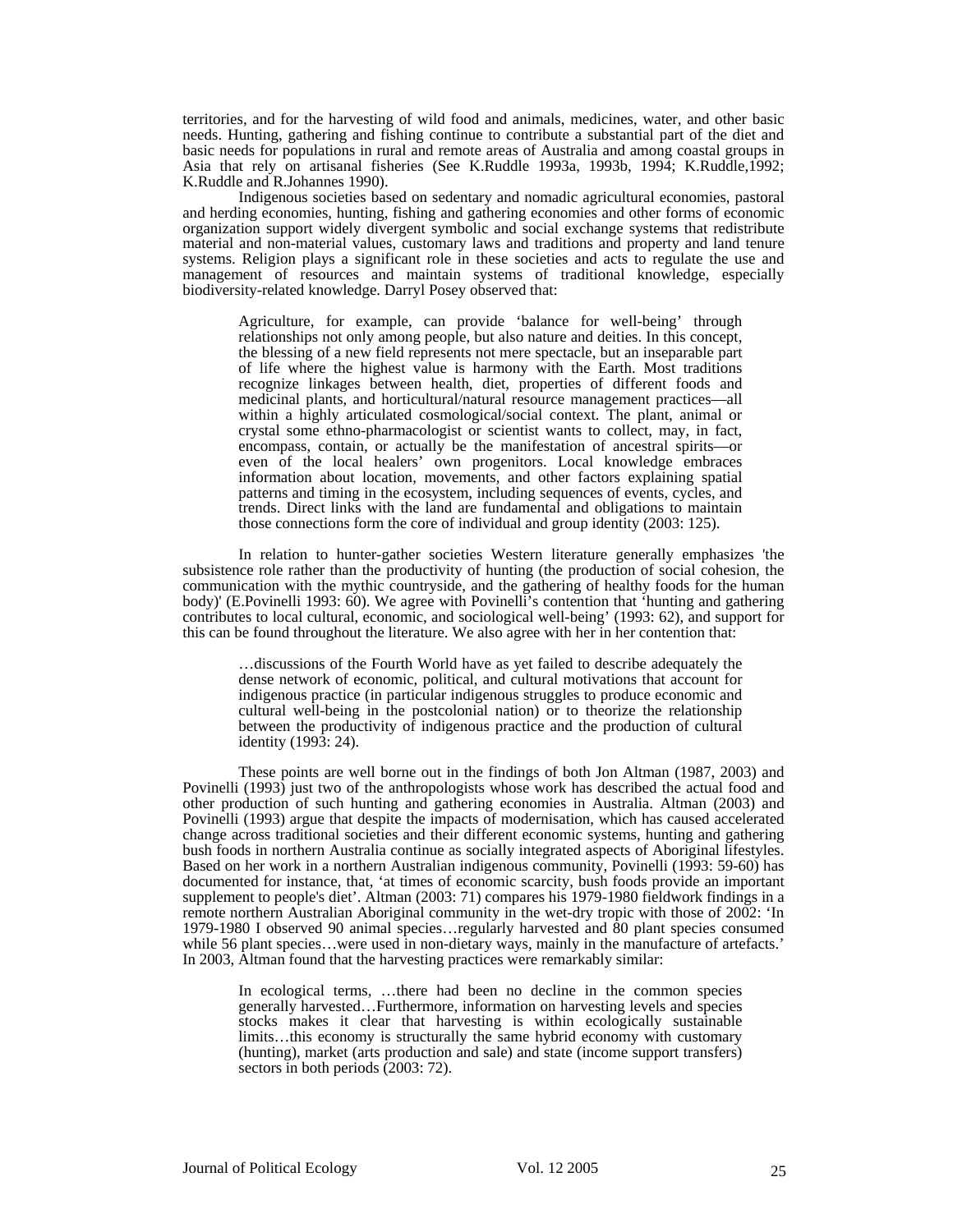The diverse systems of food production among indigenous societies impact in various ways on the readiness of governments to institute protected areas and the legal nature of such protected areas with respect to the recognition of subsistence rights. The readiness of nation states to recognise the intertwined destinies of natural and cultural diversity in the areas where traditional societies continue economic subsistence practices and related knowledge systems is influenced at the highest political levels by environmental NGOs, whose understanding of these issues has often lagged behind the urgent demands of the indigenous and local peoples for protection of their traditional resource rights (See, for instance, H.Magome and J.Murombedzi 2003). While over the last decade environmental organisations have begun to champion the link between environmental protection and the 'protection' of indigenous peoples, some writers such as Mac Chapin (2004) argue that an apparent lack of success in this endeavour (ie. provision of funding to conservation projects that committed themselves as well to the plight of indigenous peoples) has led international environmental organisations to retract their support in practice, if not in their rhetoric. Similarly Langton (2003: 142) observes 'As well as the opposition by some governments seeking appropriate indigenous lands and resources, conservationist organizations resist compromise on land use issues because they believe that global biodiversity preservation goals take precedence over the needs of local people'. The implications of such attitudes are profound, given what often appear to be the seamless alliances forged between the rhetoric of ecological modernisation and the state. In this context, the rights of indigenous and local communities are, more often than not, limited by statutes and regulations because of the ideological stance that modern nation states hold towards these subsistence economic systems, holding them to be backward ways of life as against the belief in 'progressive' ways of life that the modern global economy is purported to offer (see M.Colchester 2004; T.M.Li 2003). Developments in the international arena of United Nations agencies and non-government organisations, including a system of reporting by United Nations Member States, result in further complications in the recognition of indigenous rights in this area. This is discussed in the following section.

#### **3. Emerging International and National Frameworks for the Development of Community-Oriented Protected Areas**

 A number of global organisations — including the International Union for the Conservation of Nature (IUCN), United Nations Educational, Scientific and Cultural Organization (UNESCO), and the World Bank — are increasingly linking global sustainability to a greater awareness of Indigenous Knowledge (IK) and the rights and interests of indigenous peoples and local communities over the resources they manage are to some extent recognised by these international frameworks.4 For example, the preamble to the Convention on Biological Diversity (CBD) 'recognises the close and traditional dependence of many indigenous and local communities ... on biological resources, and the desirability of sharing equitably benefits arising from the use of traditional knowledge, innovations and practices relevant to the conservation of biological diversity and the sustainable use of its components'.

 However, despite national reporting procedures and related mechanisms particularly concerned with the protection and maintenance of traditional biodiversity related knowledge under Article  $8j$  of the CBD<sup>5</sup> and despite the plethora of developments concerned with documenting and patenting of, for example, traditional biodiversity related knowledge, there is little consensus about whether, and if so how, indigenous knowledge and traditional biodiversity related knowledge should be protected.

 Under Article 8 of the Convention, concerned with *in situ* conservation, the CBD Member states are obliged to, as far as possible and as appropriate, "(a) Establish a system of protected areas or areas where special measures need to be taken to conserve biological diversity." Article 8j of the Convention further obliges Parties as follows:

Subject to its national legislation, respect, preserve and maintain knowledge, innovations and practices of indigenous peoples and local communities embodying traditional lifestyles relevant for the conservation and sustainable use of biological diversity and promote their wider application with the approval and involvement of the holders of such knowledge, innovations and practices

<sup>4</sup> For example the Convention on Biological Diversity (CBD) and frameworks emanating from the World Intellectual Property Organization (WIPO), the Food and Agriculture Organization (FAO), the World Trade Organization, UNCTAD, the World Health Organization  $(WHO)$ , and UNESCO.

M. Langton and Z. Ma Rhea (2003); see also Ma Rhea (2004).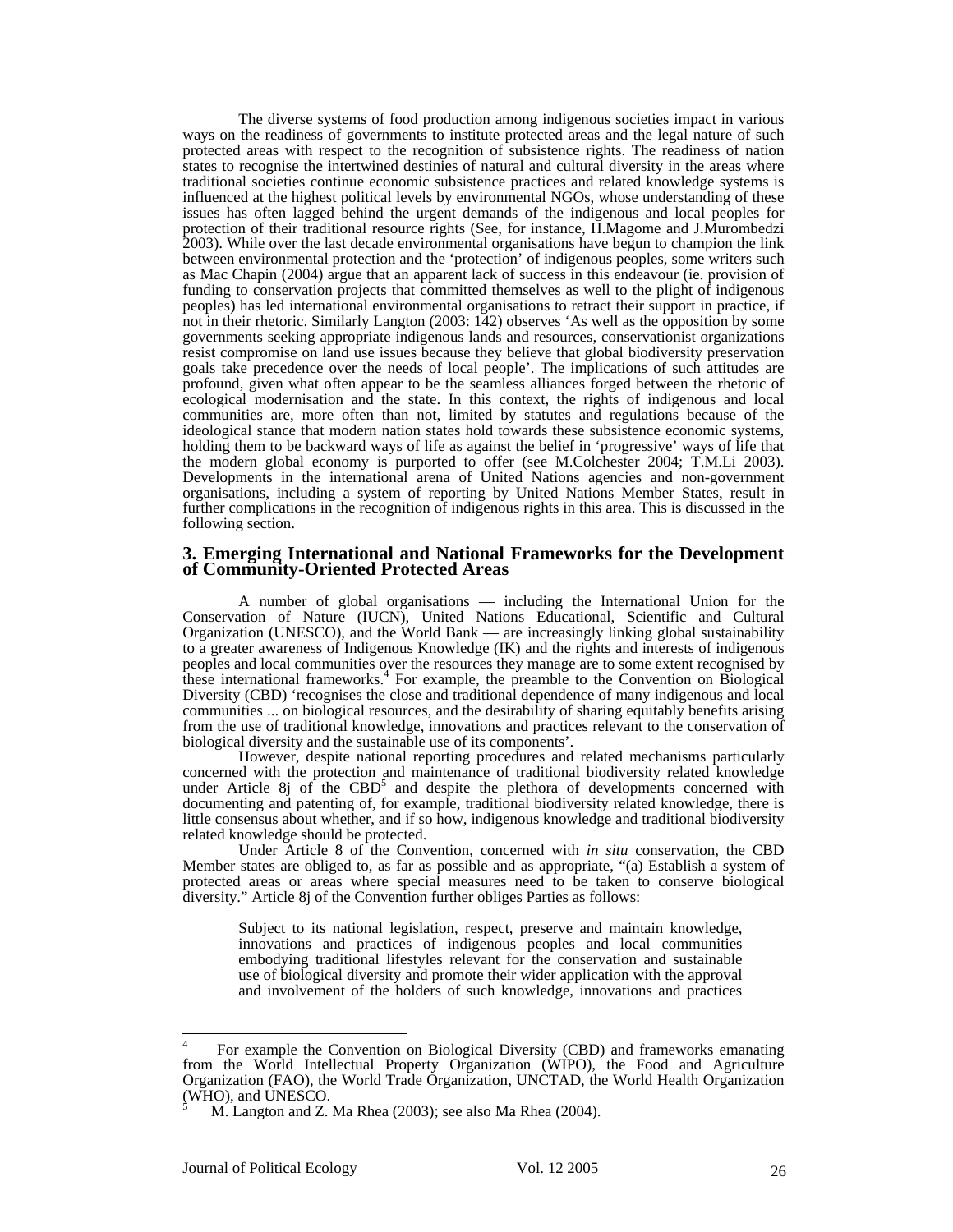and encourage the equitable sharing of the benefits arising from the utilization of such knowledge, innovations and practices.<sup>6</sup>

 Most countries have developed National Biodiversity Strategy and Action Plans (NBSAPs) to strengthen their capacity to respond to their obligations under the CBD. These NBSAPs contain elements that acknowledge, in various ways, indigenous peoples and local communities and *in situ* conservation measures that involve these peoples who retain traditional or indigenous knowledge systems. These acknowledgements are not without contradiction and represent the diversity of opinion and policy on how to position indigenous peoples and local communities in both the nation state and within the global modern market economy whilst at the same time recognising that for many economically developing nations that the majority of their people survive outside cities, within a subsistence economy that relies heavily on traditional food production knowledge.

 For example, most economically developing nations of the Asian region do not have the capacity for all of the people who live within their borders to fully enter the market economy, and that without attention paid to the protection and preservation of the lands and waters of local communities and indigenous peoples, these nations would be unable to feed their populations. This critical fact has given impetus to serious consideration of the development of community-oriented protected areas across the region to ensure that national resources development does not result in massive food shortages and increased migration to already overcrowded urban centres.

 Some nation states, in acknowledgement of their agreement to the principles of the CBD, are seeking ways to conserve rich biospheres whilst balancing a need to ensure that traditional communities can continue to sustain themselves. Given that in most regions of the globe significant numbers of people rely on access to their traditional land and sea resources for survival, it is in the interests of nations to engage indigenous peoples and local communities in the task of protecting the biological diversity in their environment. As Arturo Escobar (1998: 56) argues, however, the biodiversity network constituted by global and national 'institutional apparatuses' promulgates strategies and programs, and creates knowledge and power based on a techno-scientific idea of biodiversity. While Article 8j functions to give some attention to local knowledges, Escobar argues that '… this attention is insufficient and often misguided to the extent that local knowledge is rarely understood in its own terms or it is refunctionalised to serve the interest of Western-style conservation' (1998: 61).

 Escobar (1998: 59) suggests that the plans and strategies put forward by nation states for the conservation of biological diversity 'can be analysed ethnographically as instances of the organisation of knowledge and power'. Likewise Agrawal (1995) suggests the critical difference between indigenous and Western knowledge is one of power and the ability to legitimate the social construction of particular forms of knowledge.

 The ability of the nation state to control the organisation of knowledge and power is increasingly challenged by 'appearance of new social actors, including progressive NGOs in many countries and local social movements engaged in the redefinition of cultural and ethnic identities' (A.Escobar 1998: 56). These new social actors inscribe themselves within the knowledge-power network of the techno-scientific biodiversity discourse, often acting as cultural 'brokers' conversing across indigenous and Western worlds, and alternatively resist, subvert or recreate it to serve other ends. This 'opens up a space for the construction of culturally based forms of development [where what is at issue] is the defense of an entire life project, not only of "resources" or biodiversity' (A.Escobar 1998: 61, see also M.Blaser 2003). In addition, there are numerous foreign aid donors that attempt in various ways to mobilise traditional biodiversity knowledge of local peoples, when that knowledge is seen to conserve the local environment, although as noted above this trend is waning in some sectors (Chapin 2004).

Whether traditional biodiversity related knowledge<sup>7</sup> is protected as a property right, a resource right, or under benefit-sharing arrangements is a matter of critical debate, and greatly depends on the nation state solution imposed on indigenous and local groups. In relation to protected areas, Ashish Kothari notes that the signatory countries of the CBD have agreed under the terms of a Programme of Work for Protected Areas:

…to recognising the rights of local communities to participate in planning and management of protected areas, to provide communities full benefits from such areas, to respect communities traditional rights to territories and resources, and

 $\overline{\phantom{a}}$ 

<sup>6</sup> Convention on Biological Diversity Article 8. In-situ Conservation,

<sup>&</sup>lt;http://www.biodiv.org/convention/articles.asp?lg=0&a=cbd-08> (27 January 2004). 7

As defined under article 8j of the Convention of Biological Diversity.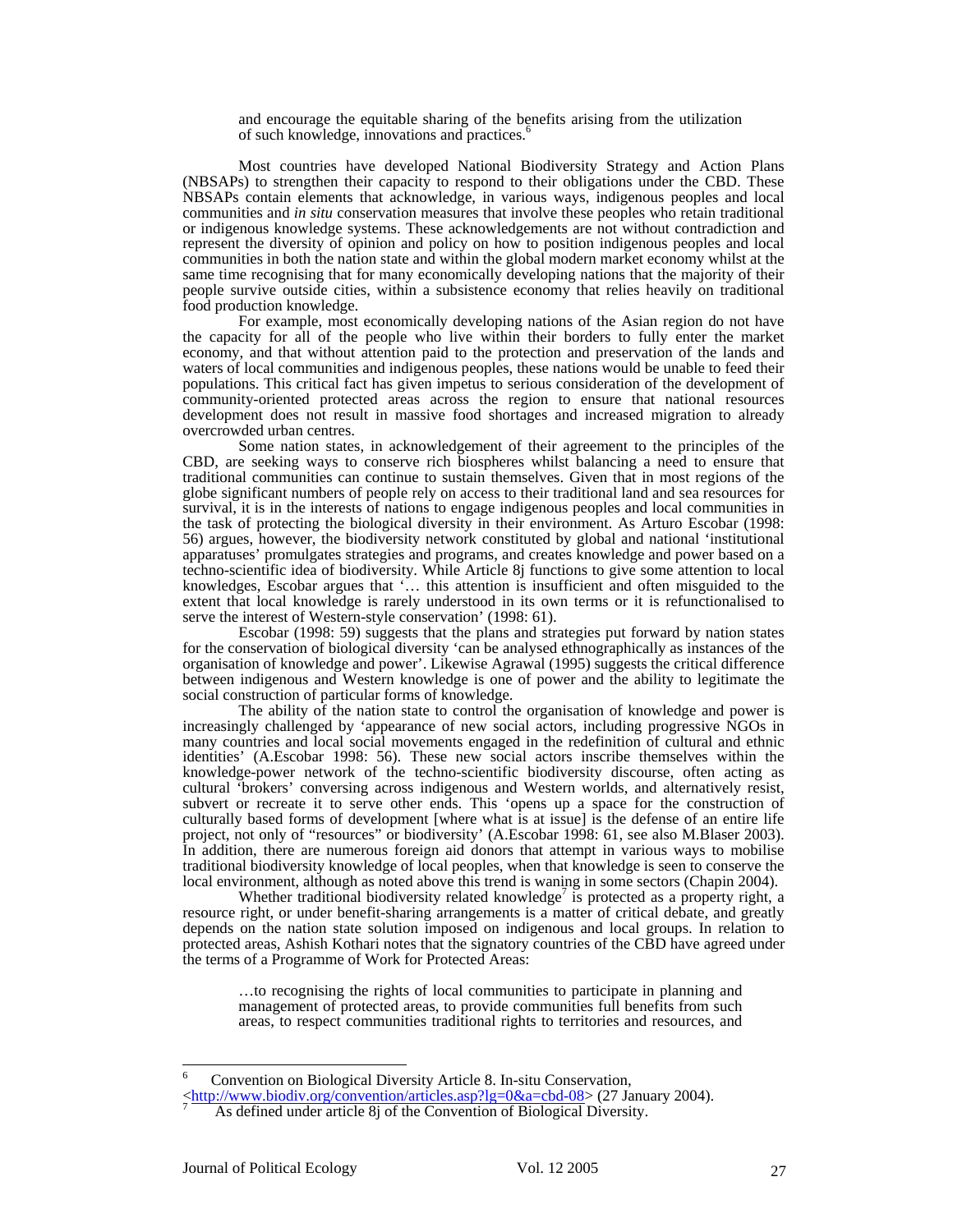to seek prior consent before considering any resettlement of communities from within protected areas (2004: n.p.).

 Kothari points out, however, that despite the rhetoric of international conservation covenants, nation-state signatories often contradict them in practice. In late 2004, because of actions which are both contrary to trends elsewhere in the world and to its own obligations under the CBD, India faced a situation where approximately four million people were threatened with 'displacement and dispossession by a series of Central Government and Supreme Court orders on wildlife conservation'. Yet it was only in February 2004 that the Indian Government had committed itself to 'an ambitious target under the Convention of Biological Diversity (CBD): moving towards full participation of Adivasi and other local communities in the management of wildlife conservation, and in receiving benefits from such conservation, by 2008' (A.Kothari 2004: n.p.).

 This is not to say however, that indigenous peoples are not at times able to invoke the rhetoric of international covenants to further their own aspirations. In his monograph on indigenous internationalism, which he theories elsewhere (R.Niezen 2004) as a process of 'globalization from below', Ronald Niezen (2003) writes of the ways in which the United Nations has become a focal point for an emergent Indigenism, a movement grounded in international networks. He writes:

…the development of an international movement of indigenous peoples in recent decades reflects a changing alignment of political advocacy and shows some indigenous leaders to be, despite their limited power and resources, among the most effective political strategists in the contemporary and international scenes. (R.Niezen 2003: 16)

 Whether this advocacy is carried out in pursuit of the recognition of indigenous knowledge or in relation to other issues of importance to indigenous people, Niezen (2003) signals a central paradox in this emergent Indigenism: the clearest expression of human diversity is found in the universality of the category 'indigenous peoples'. It is then, following Tsing (2005), an 'engaged universal' which brings together cultural particularism and distinct collective rights alongside human rights universalisms and the laws of nation states themselves. Despite this paradox, it is a movement which offers indigenous peoples a wide range of safeguards and rights, including the possibility of achieving a degree of control over natural resources.

#### **4. Territorial Rights and Interests of Indigenous Peoples and Local Communities**

 Of central importance in debates about the ongoing existence of indigenous peoples and local communities is the preservation of the territorial base of these peoples. Loss of territory, whether through expulsion of populations or destruction of territorial integrity through over-development, gazetting of protected areas, and other imposed land tenure arrangements, all impact severely on indigenous peoples and local communities because loss of territory deprives them of their homes and traditional livelihoods. Examples of these impacts that pose risks to the retention of biodiversity related knowledge are numerous throughout the literature. Further, loss of territory, expulsion and inadequate land tenure arrangements also impact, usually detrimentally, on biodiversity and the capacity of the local populations to sustain their traditional subsistence economies, knowledge of their natural environments and resource management practices. In Southeast Asia, for example, forestry and agroforestry operations impact on the territories of local communities and indigenous peoples severely, most importantly by diminishing their land base and their access to land and natural resources (cf. N.Peluso 1992, 1993, 1995; T.M.Li 2003; A.L.Tsing 2005).

 In many areas, indigenous peoples and local communities have started to address conflict over resources themselves. For instance, communities are claiming their rights over their traditional lands and resources, be it individual and collective cultivated plots, fallow land, common forests, watershed and wetland areas, fishing grounds, all of which are inextricably linked to the physical, cultural and spiritual lives of these people. At the same time, 'Traditional and indigenous knowledge systems have also slowly been increasingly gaining recognition as providers of knowledge relevant to sustainable use' (M.Ferrari n.d).

 However, while there is increasing recognition of the important role that indigenous peoples and local communities could, and should, play in sustainable biodiversity management, very few governments are ready to allow the development of appropriate policy, legal and institutional reforms necessary to delegate power to local communities and indigenous peoples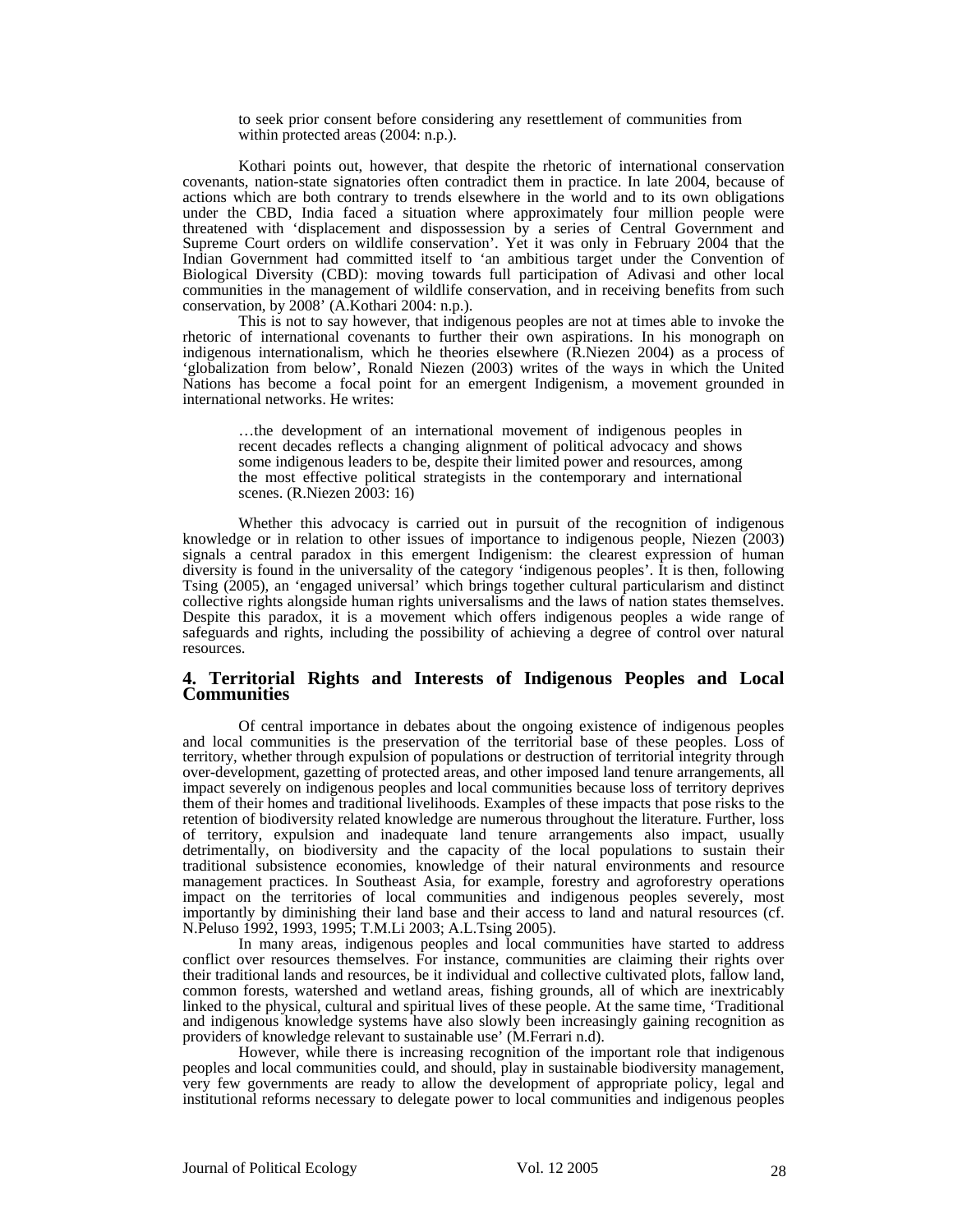concerning access to, and control over natural resources. Rather than recognising their traditional rights to land and resources, national governments tend to develop measures for the protection of traditional and indigenous biodiversity related knowledge and resource management systems for the primary purpose of commercialising and commodifying particular aspects of traditional knowledge and related natural resources (D.Posey 2003). If the potential for commercialisation becomes the key criteria for promoting, protecting and facilitating the use of traditional and indigenous knowledges, then the aspects of these knowledge systems of, for example, natural resource management that are not amenable to commodification and commercialisation will be placed in jeopardy, not least because *sui generis* protective measures will not be developed or extended to them. As Escobar writes, there is a danger that 'conservation strategies will amount to the merchandising of biodiversity' (1998: 75).

### **5. The Recognition of Indigenous Populations**

 In parallel with the critical need to halt and reverse the loss of the territories of indigenous peoples and local communities, the existence of these peoples needs also to be acknowledged and protected within national constitutions and legislation. Constitutional and legislative protection of the existence and rights of indigenous peoples and local communities is critical to the capacity of nations to formally recognise them as ethnically or historically distinctive holders of traditional territories, and unique biodiversity related knowledge. The CBD, like other international frameworks, affirms national sovereignty over lands and biological resources and does not recognise sub-rights or *a priori* rights against the nation state. Their mandate relies on the nation state signatories to undertake such processes of constitutional recognition of indigenous peoples and local communities as would enable enactment of domestic laws for their benefit. Constitutional acknowledgement of the *existence* of indigenous peoples and local communities, in many cases, informs the legislative protection of indigenous peoples' and local communities' rights. However, even without a constitutional mandate, some nations have enacted legislation that recognises the unique position of indigenous peoples and local communities *vis-à-vis* the nation state.

 The question of who exactly are indigenous people and how their rights and interests may differ from other local populations is in many contexts a vexatious issue. Niezen (2003) argues that while there are various contested definitions of Indigeneity, the concept is historically contingent rather than categorical.<sup>8</sup> The process of definition is a highly politicized act and one of the more widely accepted definitions is provided by Jose Martinez Cobo:

Indigenous communities, peoples and nations are those which, having a historical continuity with pre-invasion and post-colonial societies that developed on their territories, consider themselves distinct from other sectors of the societies now prevailing in those territories, or parts of them. They form at present non-dominant sectors of society and are determined to preserve, develop and transmit to future generations their ancestral territories, and ethnic identity, as the basis of their continued existences as peoples, in accordance with their own cultural patterns, social institutions and legal systems (1987: 48).

 This definition, however, cannot apply to all situations where people may identify as indigenous, for example in the complex patterns of displacements and movements of people in south-east Asia (R.Niezen 2003: 20). And as Niezen (2003: 18) notes, the challenge of definition grows as more people claiming indigenous status emerge from Asia and Africa with their different historical experiences of colonialism and de-colonisation. In this context he asserts that debates over the problem of definition of Indigeneity are more interesting than the definition itself.

 By example, in Malaysia, a state with multiple ethnic, indigenous and religious subgroups, the differential recognition of local groups in the Constitution has at times frustrated attempts to coordinate a nationally consistent system. Each of Malaysia's thirteen states has its own legislature. While Malaysia's constitutional system ensures local governance for local communities, the fragmentation of legal control in relation to traditional knowledge has resulted in unequal distribution of rights for indigenous peoples and local communities. State lawmaking powers in respect of traditional knowledge, local land management and intellectual property are scattered between the various (national, state and municipal) competencies. The States of Sabah and Sarawak have a special constitutional status which guarantees them, at least in superficial terms, special rights; and, as a result, Sabah and Sarawak are excluded from national plans for land use, local government and development (V.King 1995: 294).

 $\frac{1}{2}$  $8$  It is an identity developed largely in relation to a shared history of oppression (Niezen 2003).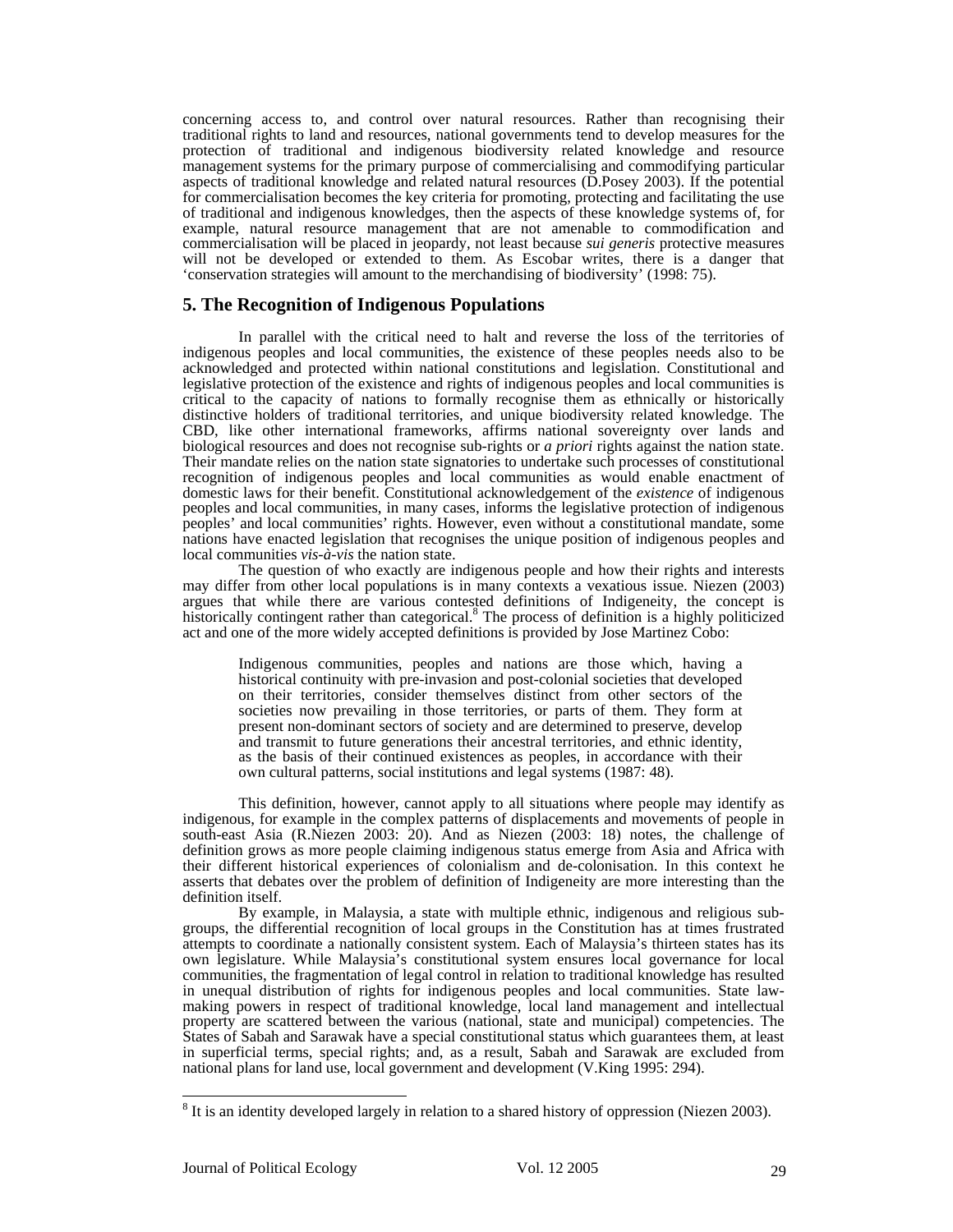As Kirk Endicott (2003: 145-146) points out, in postcolonial Malaysia, pro-indigenous government policies and programs are intended to benefit only some segments of the nations officially recognised 'indigenous' population (as against the also numerically large immigrant Chinese and Indian populations). Despite the fact that the 'Malays', the nation's largest and an officially recognised 'indigenous' ethnic group began to settle the Malay peninsula and Borneo from around 2000 BC, the 'true' indigenes are the politically marginalised ethnic groups the *Orang Asli* ('Original People'), and their neighbours the Sabah and Sarawak natives, who have inhabited the area prior to the arrival of the ethnically diverse 'Malays'. The government's attempts to unify these ethnically diverse groups under a nationalist umbrella are pursued through the creation of a national culture based on an 'indigenous' Malay culture, language and educational system. Through an ethnically based policy of state sanctioned 'indigenisation', the politically marginalised indigenous groups, the natives of Malaysian Borneo and the *Orang Asli*, are treated as 'anomalous afterthoughts' and are, in practice, actively discriminated against for standing in the way of nation building and progress (K.Endicott 2003:146).

 In neighbouring Indonesia, the Constitution recognises indigenous institutions, as well as organizations, mechanisms, laws, rights and obligations within the institutional system of the indigenous peoples. However, like Malaysia, the multifarious system of government in Indonesia has led to tensions between local and centralised governmental institutions. As Indonesian indigenous territories are considered special territories, the Indonesian Constitution affords special treatment (again not always beneficial) for indigenous groups whose interests differ from those of the mainstream. As Colchester explains, 'In Indonesia the government policy recognises a class of peoples, officially referred to as '*suku suku terasing'* or '*masyarakat terasing'* (isolated and alien tribes/peoples), as requiring special attention in development', Government estimates put their numbers at around 1.3 million (M.Colchester, 1986). However, a civil society movement of self-identified 'indigenous Peoples' formed in 1999, who refer to themselves as '*masyarakat adat'* (peoples governed by custom). As Ferrari explains, the 1999 General Statement from the First Congress of the Alliance of Archipelagic Indigenous Peoples (AMAN), stated that the indigenous peoples are 'communities who for generations base their lives on origin in a certain customary area, who have sovereignty over land and resources, whose socio-cultural lives are governed by customary laws and institutions, which regulate the communities' lives' (from Sombolinggi questionnaire 2002 cited in M.Ferrari n.d, see also T.M.Li 2003). This definition embraces a far wider set of peoples, who are 'guesstimated' to number as many as 65 million (M.Colchester 2000). According to Tsing (2005) the AMAN movement emerged slowly out of a loose and, at times, contradictory amalgam of Indonesian activists and local peoples, often pursuing outcomes and policies under the rubric of community-based natural resource management. Under the grip of then President Suharto's New Order Government, political constraints had a particular role in shaping these coalitions. Tsing explains:

…in the 1980s and 1990s, Indonesian activists built something rather exciting under the banner of environmentalism. This was a time of state repression. The environment was one of the few topics open for critical discussion. Environmentalism cleared the way for other movements in the 1990s, blossoming into human rights and labor concerns, as they became possible (2005 216).

 During the turbulence of the late 1990s Indonesian *Reformasi* and political upheavals, one of those movements which benefited from, and arguably itself played a key role in fostering the democracy seeking demands of other Indonesian activist groups (J.Goodman 1999), was the long-suffering indigenous population of the tiny half-island of Timor-Leste.

 In 2002, following an overwhelming vote for independence in the 1999 United Nations sponsored referendum, Timor Leste became the world's newest nation (J.Dunn 2003). The Government of Timor Leste is now engaged in the task of confirming the state as a 'geo-body' (W.Thongchai 1994 cited in B.Anderson 2003: 165). According to Benedict Anderson (2003), in an article written prior to the Independence of Timor Leste, those peoples that pursue the process of creating patriotic nationalist movements that then seek nationhood under a banner of what he terms 'aggregated nativeness', have mimicked the strategies of late colonial-era nationalist movements. Here he is referring to places such as Indonesia, where in the pre-Independence era anti-colonial nationalists initially rejected discussion of 'minorities' as an imperialist tactic of divide-and-rule. Theirs was a strategy based on the coalitional 're-creation of a "people"'; the 'transformation of consciousness and the past'; and 'profoundly homogenising instincts' (B.Anderson 2003: 166). Ironically for Timor Leste the 'aggregated nativeness' strategy of nationalism as a means of cultural survival has been successfully pursued at the same time as the sanctity of the nation-state is under threat in other, older states. As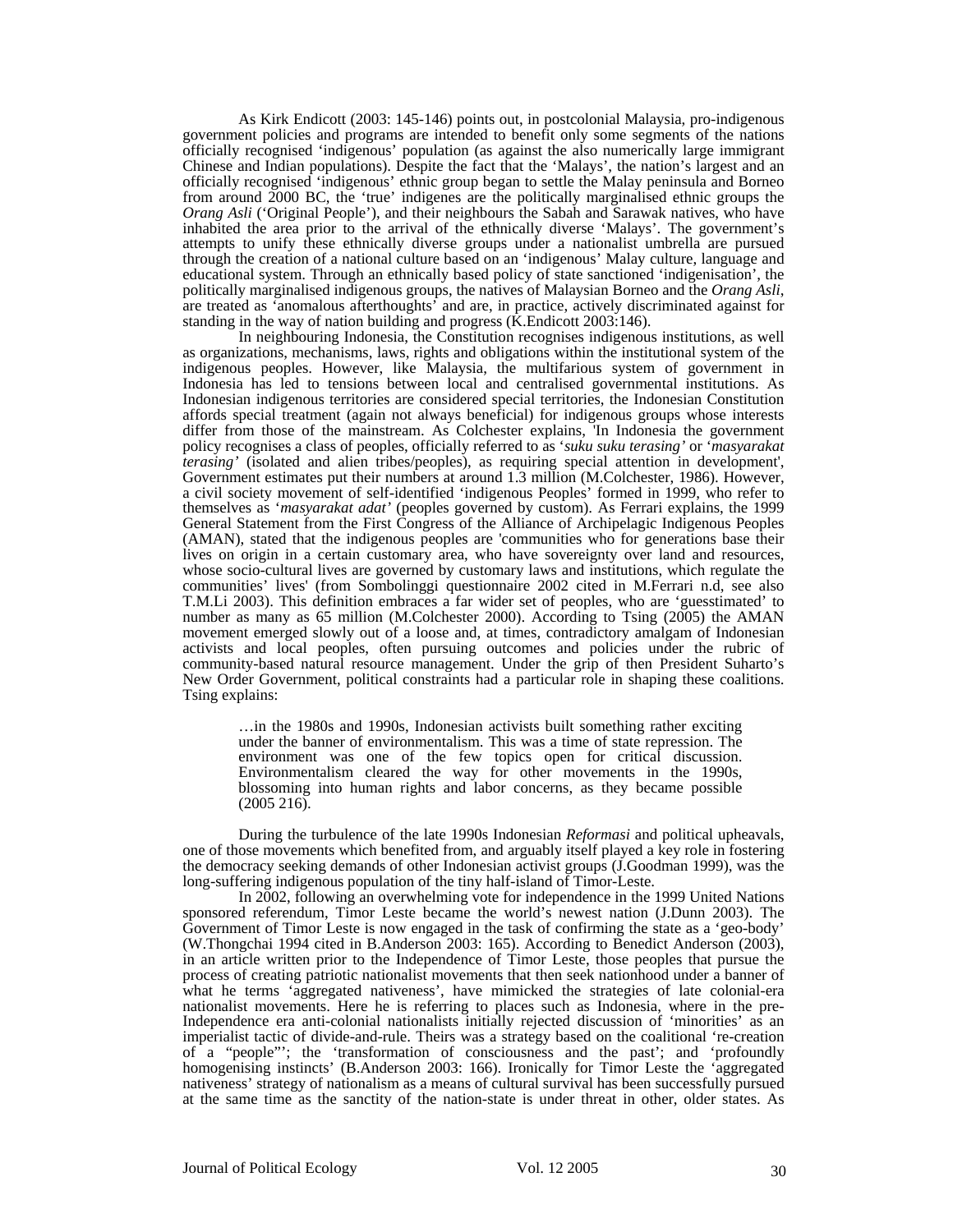Anderson asserts 'for the culture of nationalism … survival cannot be enough' (2003: 184) and as with all other nationalisms, Timor Leste's nationalist agenda is engaged in the search for futures. In such contexts, what, asks Anderson, will survive this 'new "national" cultural survival?' (2003: 166). Will the process include the active involvement of indigenous Timorese traditions, practices and priorities in the governance of the nation (B.Kehi 2005)?

 As it attempts to fashion itself as a modern nation-state in the aftermath of the destruction exacted by Indonesian troops as they withdrew from the territory in 1999, Timor Leste faces many complex social and economic issues (J.Hunt 2004; J.Fox and D.B.Soares 2000). In the struggle to rebuild Timor Leste's economy, infrastructure and institutions, the issue of power-sharing and centralisation is increasingly contentious (B.Kehi 2005). Yet in order to produce its national development plans the Government has consulted widely, and in relation to resource management regimes it has recognised the need to involve local communities in environmental governance in order to achieve food security and sustainable livelihoods and to protect and encourage the sustainable use of forests and traditional medicinal plants.<sup>9</sup> The Government also has plans to develop programmes for biodiversity protection and conservation over the next five years (Timor-Leste National Planning Commission 2002: 15- 17). It is unclear, however, what legal and administrative measures will be adopted to support and provide protection for the myriad of culturally distinct local communities—entities with their own indigenous governance structures and biodiversity related knowledge systems.

 In this context, the development of land tenure and resource management policies and the implementation of new regimes to enact these policies are critical issues for the new nationstate to address (D.Fitzpatrick 2002, 2005; A.McWilliam 2002, 2003; S.Ospina and T.Hohe 2002). Timor Leste is a country with extensive areas of customary land holdings and a complex postcolonial land rights environment. The Government is currently devising legal and bureaucratic models of land titling and resource use and it is at this stage unclear what recognition will be provided to customary and local structures of owning and managing land and resources. While customary land tenure is not explicitly recognized under the Constitution, it is clearly stated that all natural resources are owned by the State. The Directorate of Forestry in Timor Leste is currently planning for and developing a system of national parks across the territory. However, in at least one of these instance concerns have already been raised about the inadequate involvement and lack of recognition of the customary rights and interests of local landowning communities in relation to the park creation process (A.McWilliam forthcoming).

 As a result of their European genealogies and settler state histories, Australia and New Zealand are a special case in the Asian region. Settler peoples in Australia do not claim to be holders of traditional and indigenous knowledge systems, and therefore the Australian response to international covenants on the recognition of indigenous knowledge presents a distinctly different situation from that found elsewhere in the Asian region where national majorities are able to assert at least some legitimacy as traditional or indigenous knowledge holders (see R.Niezen 2003). However, in Australia, the rights of indigenous peoples are not recognised in the Constitution, and moreover, the High Court has found that their interests may be dealt with to their detriment, although some rights are protected by law (G.Nettheim et al 2003). While about 18 per cent of Australia's land mass is held under a variety of statutory titles by Aboriginal and Torres Strait Islander peoples, there are other areas, especially unallocated Crown land, where native title may be found by the common law to have survived if Aboriginal groups can prove to the Courts that they retain a special connection through descent and occupation (see M.Tehan 2003). The 1996 National Strategy for the Conservation of Australia's Biological Diversity recommends a framework within which governments, industry, community groups and individual land owners work cooperatively to 'bridge the gap between current efforts and the effective identification, conservation and management of Australia's biological diversity'. In the light of this strategy and their significant land holdings, indigenous people, government and others are now engaged in defining emerging resource rights (see below, and ATSIC and Lingiari Foundation Partnership 2002; J.Altman 2002; M.Langton 2003; M.Langton and L.Palmer 2003).

 In New Zealand, a country that has no formal constitution, indigenous rights and authority to govern, manage and use their traditional territories and resources are recognised both in the common law doctrine of Aboriginal title and in the Treaty of Waitangi signed in 1840 between the Maori chiefs and the British colonial government. The Treaty of Waitangi 'is recognised as the founding document of New Zealand and resides in the constitutional field of its system of government' (S.Dorsett and L.Godden 1998: 32). Garth Nettheim et al. report that:

 $\overline{a}$ 9 Although it is not clear what recognition and protection will be provided for Indigenous intellectual property in this regard.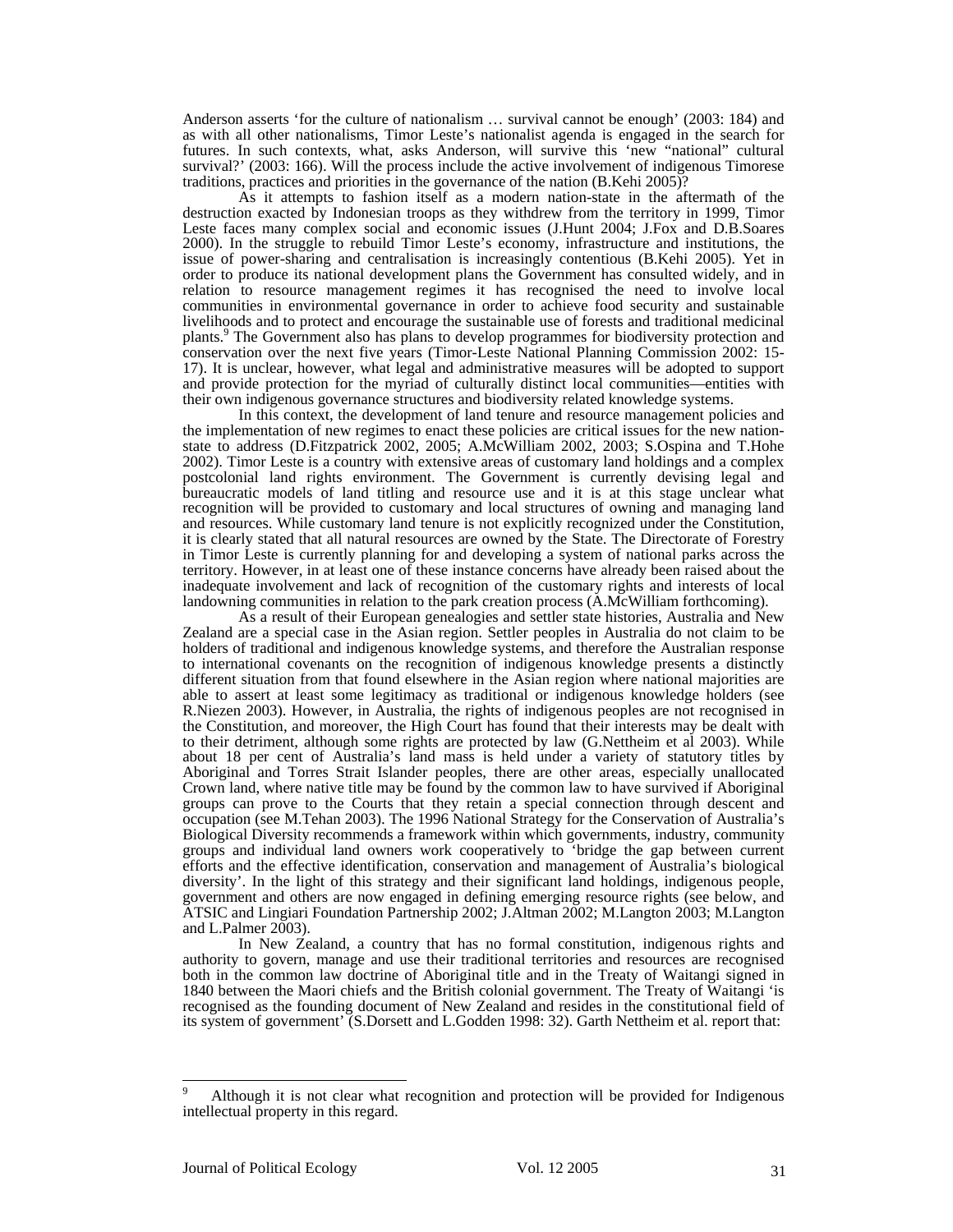…the relationship between the European settlers and indigenous New Zealanders (and the consequential acknowledgement of Maori rights by Pakeha [white settler] governments) has moved in stages from rough equality to denial and assimilation to a recognition of the special place of Maori culture in New Zealand and limited rights to self-determination and management of land and resources (2002: 119).

As with Australia, apart for lands owned under some form of indigenous title, Maori have limited 'power to manage and conserve their environment' (G.Nettheim et al 2002: 147). However, New Zealand's Biodiversity Strategy has as the second of its four goals the active protection of Maori interests in indigenous biodiversity.<sup>10</sup> The strategy provides for:

…the active protection of tangata whenua [people of the land] interests in biodiversity, reflecting the principles of kawanatanga [governorship], rangatiratanga [chieftanship], kaitiakitanga [guardianship], and the Crown's duty of active protection of Maori interests as laid down in the Treaty. It also endorses the creation and strengthening of partnerships between government agencies and iwi [tribe] and hapu [sub-tribe] in the shared management of indigenous biodiversity. This reflects the Treaty principle of partnership (New Zealand Biodiversity Strategy, n.d.).

 On the basis of the particular forms of constitutional and legislative recognition that they provide for indigenous and local communities, nation states make decisions and assume administrative responsibility for operationalising the rights and interests of local communities and indigenous peoples. Along with their own particular political and legal imperatives, some of these decisions are driven by the need to ensure the subsistence economy of the local area and other decisions are being formulated through the need to capitalise on traditional knowledges for the creation of national economic benefit within the global market economy (Posey 2003). For both of these purposes, there is an emerging consensus on the need for protected areas for indigenous peoples and local communities although the form they are taking varies considerably, as discussed next.

#### **6. The Emergence of Community-oriented Protected Areas**

 The Western concept of protected areas, dating back to 1872 when the first modern protected area was established in the USA, usually focuses on spectacular biological or physiographic features for the limited purpose of conservation. Yellowstone National Park in the United States, established in 1872 following the forced removal of indigenous Indians, remains the national park model followed by many countries (H.Magome and J.Murombedzi 2003: 111). Likewise the 'language of biodiversity enshrined in the Convention on Biological Diversity has come to drive a program of action based upon the identification and protection of critically biodiverse areas – a 'protected area' strategy – which is based largely on a model of national parks and wilderness reserves historically found in the United States' (W.Adams and M.Mulligan 2003: 10).

 In the past, this has resulted in a diminished role for dependent indigenous peoples and local communities under new management regimes. Such approaches to protected areas management have excluded or marginalised the land management practices and knowledge of indigenous peoples and local communities and adversely affected the pursuit of sustainable economic and cultural livelihoods on their ancestral lands.<sup>11</sup> For example, the Moken people in Southern Thailand were effectively excluded from participation in land management when their traditional lands and waters were declared 'protected areas' (UNESCO/CSI 2000). Kothari, writing about conservation in South Asia writes:

 <sup>10</sup> For further details on the status and trends regarding the knowledge, innovations and practices of indigenous and local communities relevant to the conservation and sustainable use of biodiversity in New Zealand, see Solomon (2003).

The restitution of previous 'protected areas' in order that local communities and indigenous peoples might again have access to their traditional lands and resources was a focal point of discussion at the conference on 'indigenous Peoples and Protected Areas in South and Southeast Asia - from Theory to Practice' held in Sabah, Malaysia in December 1998. Conference representatives from indigenous peoples and local communities called for an accounting of past injustices and the restitution of ancestral territories alienated because of the creation of 'conservation focused' protected areas (Tauli-Corpuz 1999, in Ferrari n.d.).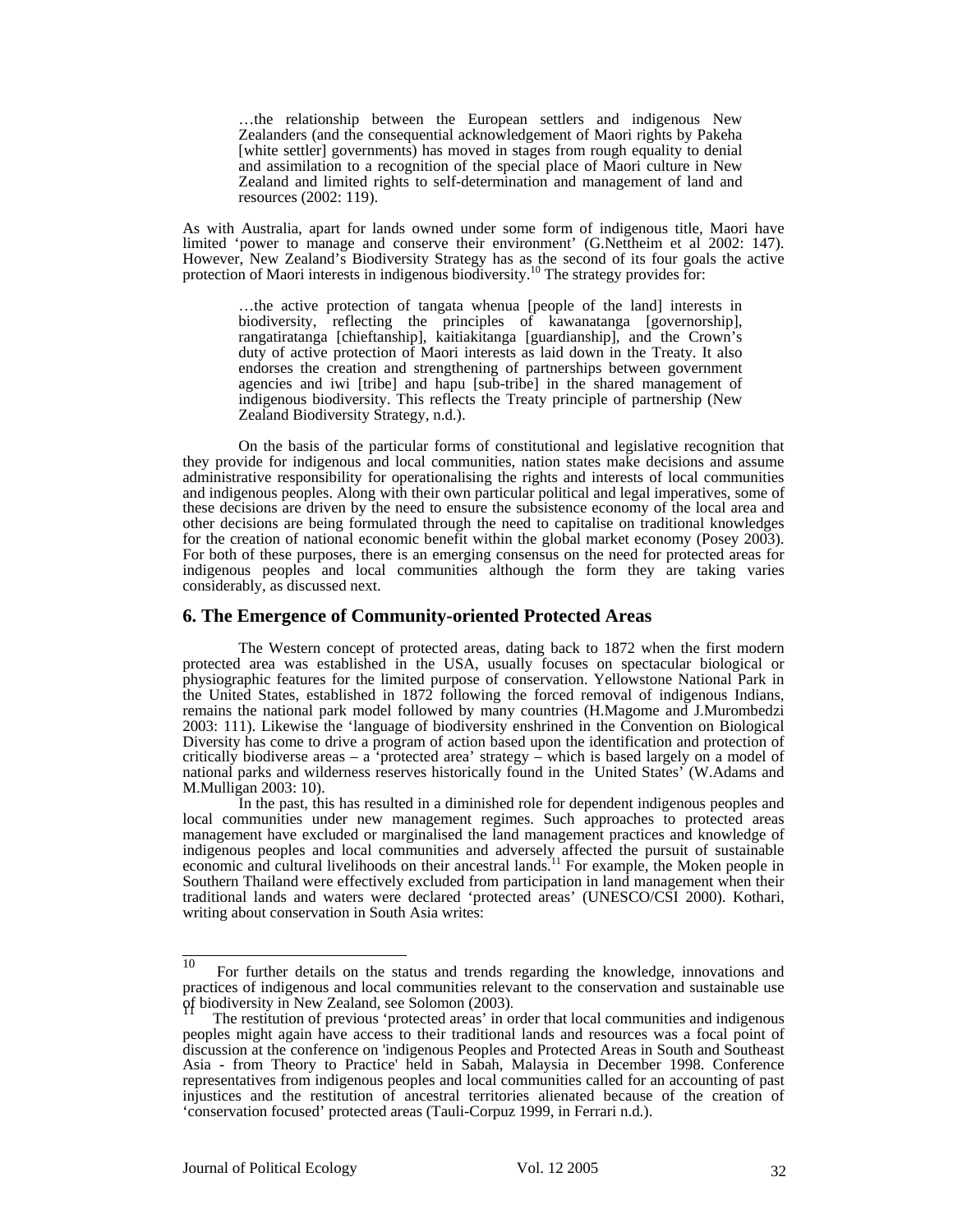Wildlife policies and laws have gone wrong in the past in curtailing not only destructive resource uses but also sustainable ones; in converting legitimate users into criminals; in forcing people to 'steal', bribe, collude with poachers or in other ways undermine conservation efforts; and in alienating people (2003: 61).

Maurizio Ferrari provides an insightful account of how indigenous peoples and local communities in Southeast Asia have been disenfranchised of their traditional governance and management role in relation to natural resources:

The vast majority of natural resources in most Southeast Asian countries are government-controlled. Starting with the introduction of Western land administration systems during colonial time, virtually any land that does not belong to individuals automatically belongs to the government, apart from limited examples of common customary land rights. Through the introduction of the modern state during the past two centuries, most terrestrial as well as aquatic ecosystems that were traditionally managed by local communities according to time-tested indigenous systems have come under the ownership of government agencies, with the resulting *de jure* alienation and marginalisation of the local communities. The degree to which indigenous peoples and local communities can exercise governance of their resources is subject to government priorities, business sector demands for these resources, and the strength of local organisations. The issue of indigenous and local governance and management of natural resources, and hence management of biodiversity through traditional biodiversity related knowledge systems, is a highly political issue (n.d.).

Indigenous and local groups face threats from the nation state in this regard, and, without recourse to legal protection, they may be relatively powerless when the competitors for their natural resources are business interests with influence at the government level. This is particularly the case in those nations where the expanding forestry industries and other economic activities contribute large amounts of export dollars to both national economies and corrupt regimes (cf. N.Peluso 1992; T.M.Li 1999; A.L.Tsing 2005).

 Despite formidable obstacles, powerful vested interests and approaches to protected area management which have been narrowly conceived, centralised and elitist, the way that government sponsored conservation is practiced in many parts of the world is changing, albeit slowly and at times in contradictory directions (see above). The move is generally towards a model of decentralised, participatory protected areas management (A.Phillips 2003). In some cases, the development of protected areas, supported by legislation, strategic plans, and incentive measures in addition to capacity building initiatives involving the local community, have provided measures to preserve and maintain traditional knowledge. Global trends in protected area governance have seen a shift towards recognising and supporting communityoriented protected area management (M.Colchester 2004; H.Jaireth and D.Smyth 2003, see also J.Beltran 2000). In this context, the establishment or re-negotiation of 'protected areas' models as a key mechanism for protecting the rights and interests of indigenous peoples and local communities within the nation state has emerged over the last several decades (J.Igoe 2004, see also P.Brosius 2004).

 Ferrari observes that since the 1980s, and increasingly during the past decade, some governments started to admit that they have not succeeded in sustainably managing natural resources (especially forests and coastal ecosystems) and that local communities and indigenous peoples need to become more involved in biodiversity management as they are the ones living closest to the resources that are supposed to be sustainably managed. The increasing scale of conservation initiatives undertaken by indigenous peoples and local communities have also contributed to the retention of traditional biodiversity related knowledge. Ferrari says:

In several Southeast Asian countries, indigenous peoples and local communities have been taking active initiative in conserving and sustainably managing biodiversity, sometimes on their own but often with the support of NGOs or as joint management with government departments, despite the lack of supporting legal instruments. There is a recent increasing trend in community conservation initiatives (the IUCN has recently coined the term 'community-conserved areas') and in community involvement in conservation initiatives initiated by NGOs or government agencies (n.d.).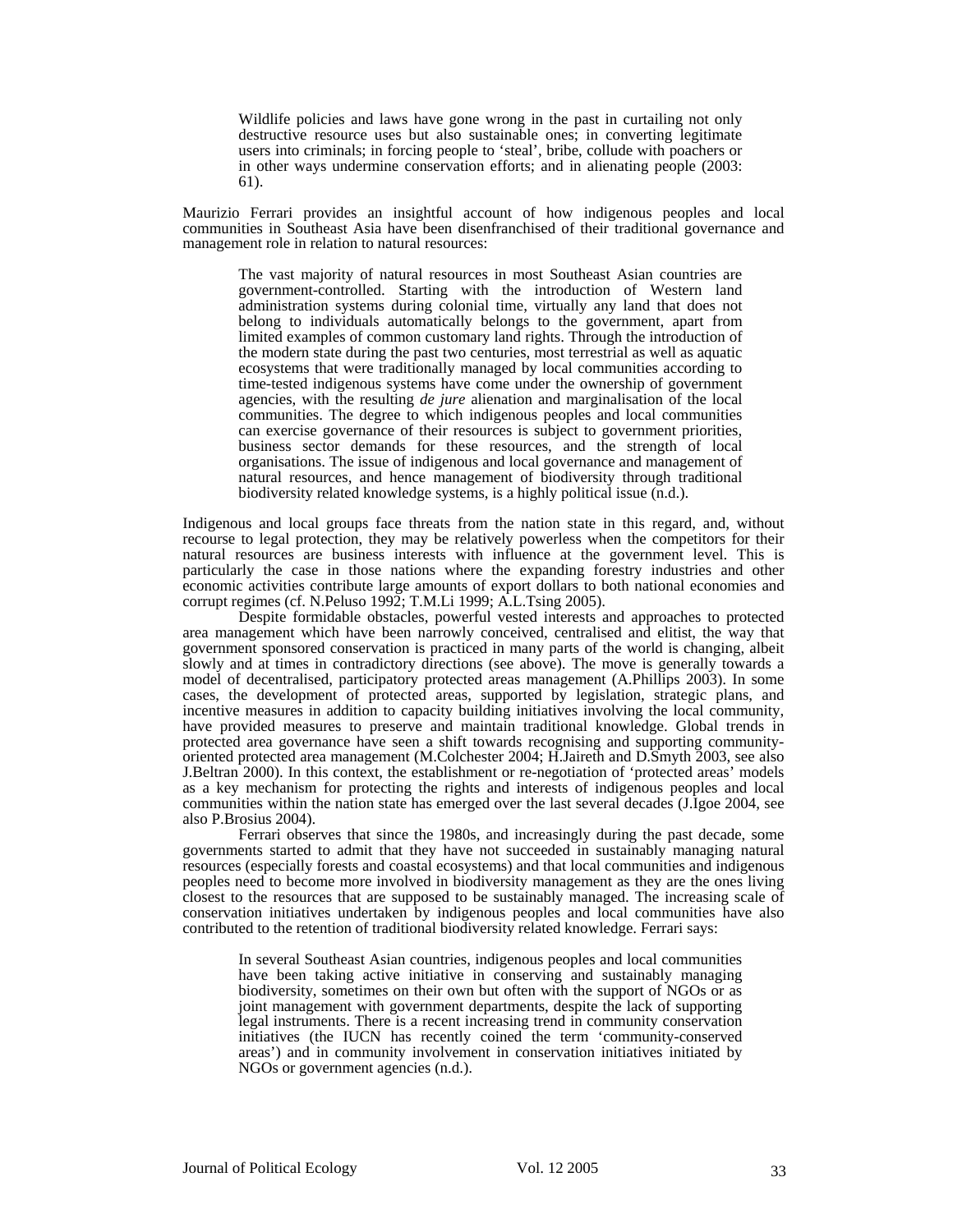The shift from a 'fortress conservation' framework to a community-oriented protected areas approach has emerged alongside international trends seeking to combine conservation and community development—the notion of community-based conservation (A.Phillips 2003). This has paralleled shifts which have occurred in the discipline of applied ecology away from reductionism to a systems view of the ecosystem, towards an inclusion of humans in the ecosystem, and away from expert-based approaches to participatory approaches to ecosystem management (F.Berkes 2004).

 There are criticisms of the community-based conservation approach. Fikret Berkes, along with many others, notes that 'the term *community* hides a great deal of complexity' (2004:623). Rather than being treated as isolated and static entities, Berkes argues that communities are better thought of as 'multi-dimensional, cross-scale, social-political units or networks changing through time' (2004: 623). More trenchantly others have noted that uncritically linking together conservation and development objectives is often counterproductive for both objectives (K.Redford and S.Sanderson 2000; see also W.Adams et al 2004; A.Agrawal and K.Redford 2005; A.Agrawal and J.Ribot 2000). We argue here, that despite the legitimate concerns of these authors, an equally critical gaze needs to be cast over the reasons for the success or otherwise of project outcomes which arise from community-based conservation based on *community-oriented participation* in externally controlled conservation projects/programs and the outcomes of those conservation-oriented projects/programs which are themselves *community driven* and *controlled*. The critical objects of analysis here are the environmental governance frameworks employed and the location of authority in decisionmaking and project responsibility.

 In what follows, we examine developments in protected areas management in Australia, specifically the IPA program, and the ways in which such programs are prising open a space for the mainstream recognition of indigenous peoples' environmental governance priorities and decision making processes. In this analysis, the concept of 'community', like the concepts of 'biodiversity' and 'Indigeneity' in the previous discussion, is treated as an 'engaged universal' (A.L.Tsing 2005), a discursive frame that enables the collaboration of diverse actors and players under the rhetoric of community-based conservation. While the networks and overlapping agendas of such collaborations are the subject of power and knowledge struggles, here we are interested in their ongoing and often contradictory, unstable and even fleeting, material effects (A.L.Tsing 2005). As Tsing writes, despite the 'standard lines' pitched to funding agencies to enable such collaborations 'when the grantees go home', those involved in the projects—individuals, communities, their advocates and critics—'must work these lines into the matrix of possibilities offered by their practical situations' (A.L.Tsing 2005: 264). Tsing (2005: 5-6) deploys the 'metaphorical image of friction' in order to remind us 'that heterogeneous and unequal encounters can lead to new arrangements of culture and power. ... [that] The effects of encounters across difference can be compromising or empowering'. In these contexts, she writes:

"Communities" are constituted in relation to other kinds of scale-making projects, including bureaucracies, nations and international bodies of power and expertise. Community-making projects may or may not empower local peoples; it all depends on just how this relation is organised: Who benefits? (2005: 264).

 It is our contention that the IPA program does offer indigenous peoples involved in the program a way to benefit from 'engaged universals'. The internal complexities of how this endeavour plays out at the level of individual 'communities' is, however, beyond the scope of this paper.

### **7. Protected Areas in Australia**

 Indigenous peoples living in rural and remote areas of Australia, like their counterparts elsewhere, are concerned to promote and maintain their active involvement in the pursuit of environmental security and sustainable economic livelihoods on their ancestral lands.

 In the National Strategy for the Conservation of Australia's Biodiversity, the Australian government has committed to enhancing the effective participation of indigenous Australians in the management and protection of biological diversity. There are various legal and practical reasons for the Australian government to incorporate indigenous customary interests into the broader Australian project of land, sea and resource conservation. Land and water subject to indigenous ownership and governance constitutes a significant and substantial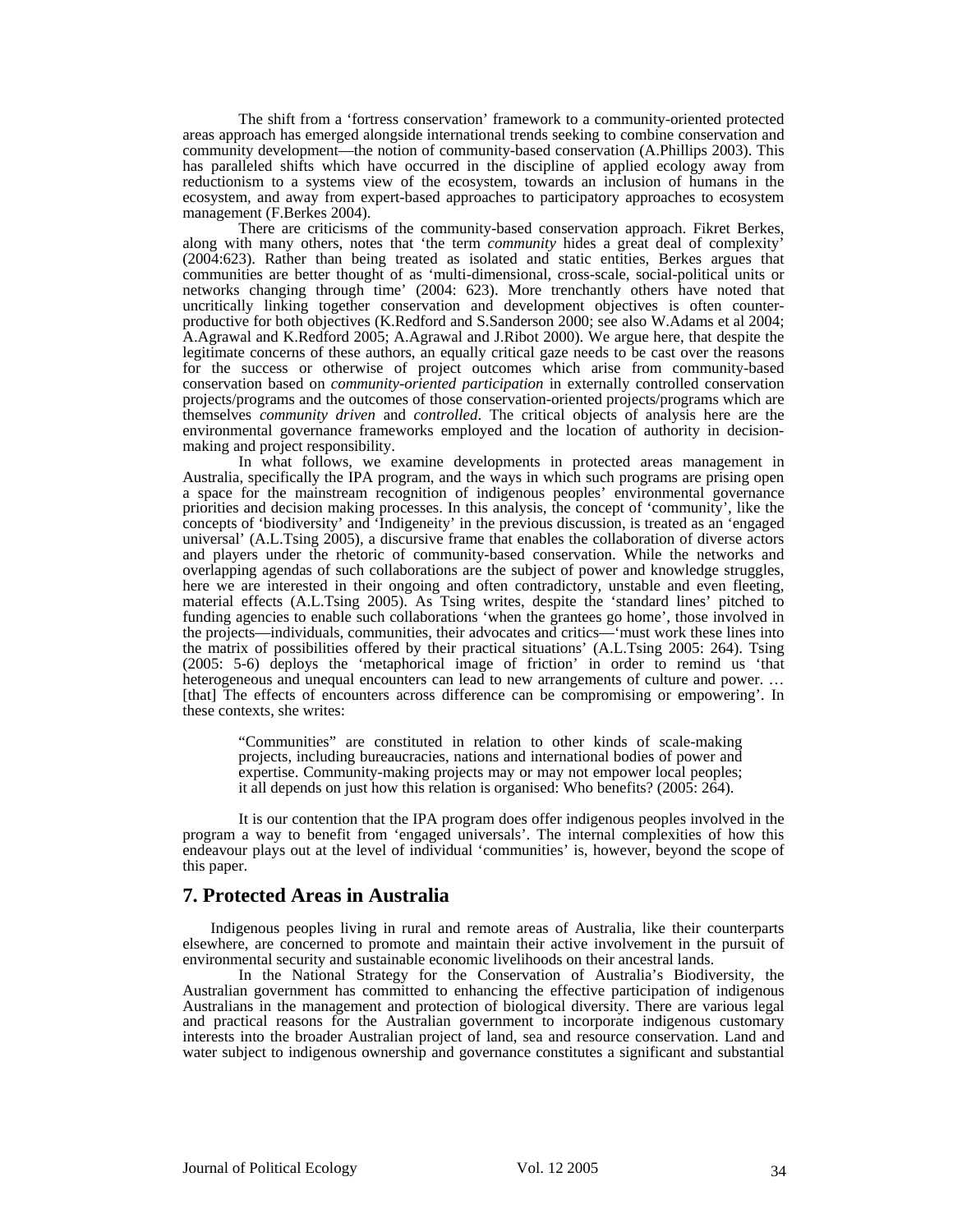proportion of the Australian continent, particularly in northern and central Australia.<sup>12</sup> Since the High Courts finding in the landmark Mabo<sup>13</sup> judgement and the codification of the *Native Title Act 1993*, native title rights to land, sea and resources are now recognised in Australia's legislative landscape.<sup>14</sup> In 1999 some customary rights in fauna were also found to exist as a form of native title by the High Court of Australia.<sup>15</sup> Furthermore, indigenous ownership and input to management of land will increase as statutory and indigenous corporations acquire more land for constituent groups through commercial dealings, as indigenous groups exercise their statutory and common law native title rights, and acquire access to, and control of, national parks and state forests under management cultural heritage agreements (Hassall and Associates  $2003:100$ <sup>16</sup>

 Despite the influence of the North American model on the development of its national parks, Australia has, in relation to certain key national parks, taken a lead role in the development of joint management agreements with indigenous groups. Nevertheless, even in jointly managed parks where indigenous people maintain ownership and varied degrees of control over their estates, tensions still arise between western and indigenous ways of practising land management. This is the case, for example, in both the Kakadu and Uluru-Kata Tjuta national parks which are jointly managed by a lease agreement between traditional Aboriginal land owners and the Federal government (see for example D.Lawrence 2000; L.Palmer 2004a, 2004b; T.Power 2003).

 The Federal government's Indigenous Protected Area program was established in 1996 as a part of the Federal government's push to establish a National Reserve System (NRS). According to the national strategy the aim of the NRS was to 'establish and manage a comprehensive, adequate and representative system of protected areas covering Australia's biological diversity' (Commonwealth of Australia 1996: 9). It aimed to address gaps in the kinds of ecosystems under protected area management and divided the continent in 85 regions under a process called the Interim Biogeographic Regionalisation of Australia (IBRA) which was based on factors associated with climate, lithology, geology, landforms and vegetation. The IBRA provides the bioregional planning framework for developing the NRS and the data generated on existing protected areas and gaps in the protected area estate is used to inform future land acquisitions. The usual method of adding to nation's conservation estate is through the government purchase of land which is then set aside as parks and reserves.

 $12$ In Australia's Northern Territory, for example, Aboriginal people own over 50 percent of the land mass and over 80 percent of the coastline. The lands and waters that constitute most of this area are not subject to high density settlement, degradation of natural values by industries such as agriculture, forestry, fishing, pastoralism and tourism, and are high integrity areas both in terms of so called natural and cultural values. Much of the lands and waters within the indigenous domain remain subject to indigenous management systems (see M. Langton 2003). Indigenous people are also an increasing proportion of rural and remote communities, with a birth rate higher than the rest of the Australian population.

<sup>&</sup>lt;sup>13</sup> Mabo and Others v. Queensland (No.2) (1992) 175 CLR 1<br><sup>14</sup> Under Australian law, native title may be recognised in areas of unalienated Crown land where Indigenous people continue to follow their traditional laws and customs and have maintained an unbroken link with their traditional country. These criteria pose sever obstacles for those indigenous Australians who have in the past been forcibly removed from their lands (see M.Tehan 2003).

<sup>15</sup> In an appeal by Aboriginal activist Marandoo Yanner in relation to his charge under *Queensland's Fauna Conservation Act 1974* for hunting crocodiles; see *Yanner v Eaton [1999] HCA 53.*

<sup>16</sup> For example, ongoing commercial purchases by the indigenous Land Corporation and Aboriginal Land Councils. The Australian Indigenous Land Corporation (ILC) which operates under the *Native Title Act 1993* to fund land acquisition and land management activities, has produced the National Indigenous Land Strategy 2001-2006 in relation to indigenous land and sea management. In 'land management' the ILC's mandate is to assist indigenous people to 'manage their lands in a sustainable way providing them with cultural, social, environmental and economic benefits' (ILC 2003a:3). The ILC recognizes the centrality of the indigenous relationship to land as a defining principle in setting priorities in its land acquisition and management functions. The ILC may undertake land management activities on all indigenousheld land, including lands it has assisted indigenous peoples to acquire. For land to be classified as 'Indigenous-held land', it must be held by an 'Indigenous organization' as defined by the *Aboriginal and Torres Strait Islander Commission Act 1989*. Land ownership, and support for the management of that land, is thus legitimized by the administrative category of an 'Indigenous organization'. These benefits include the employment/training of indigenous people and indigenous business development (ILC 1997, 2003a, 2003b, NNTT 2003).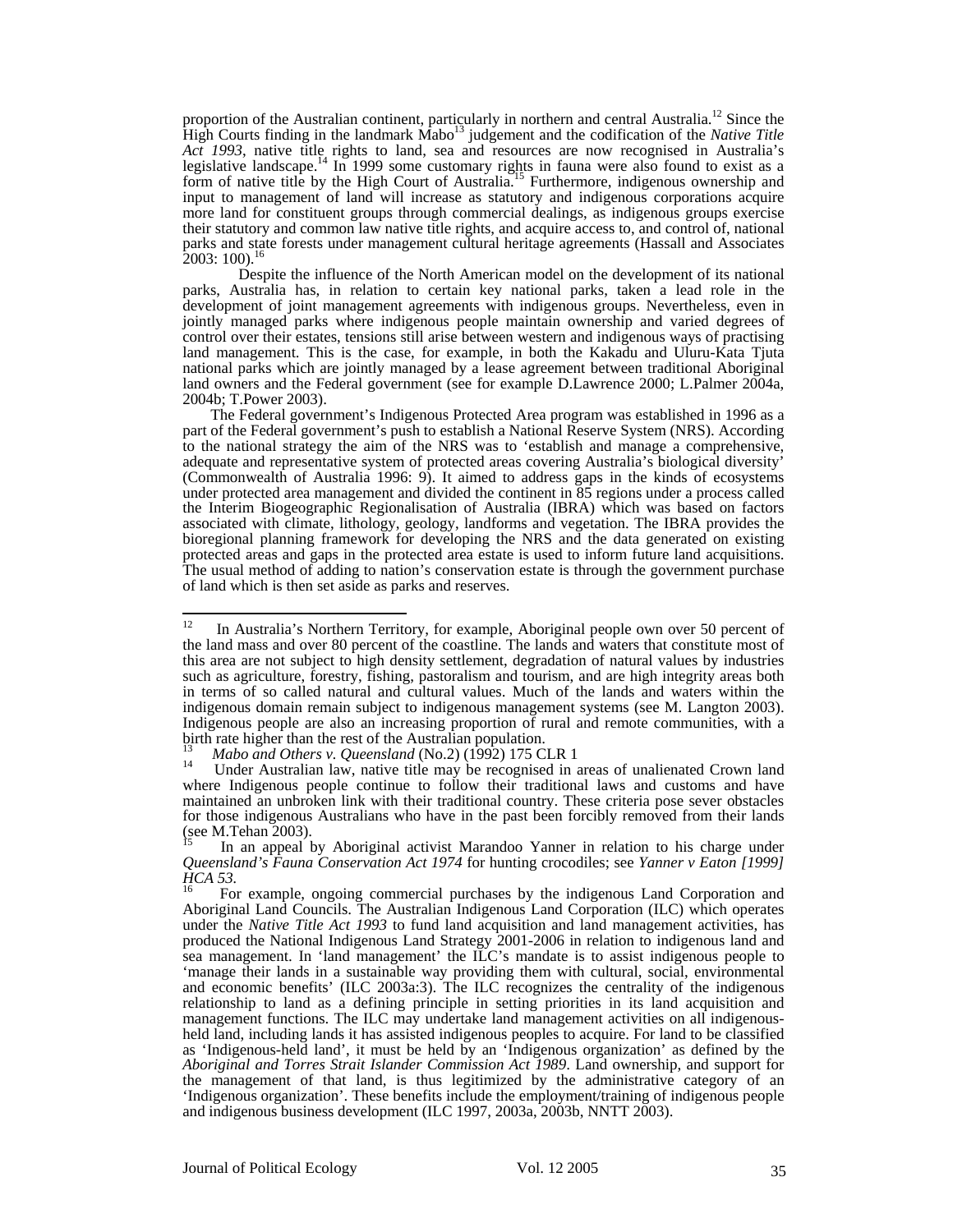However, as the IBRA planning framework was drawn up, the government was also forced to recognise the fact that in some instances, such as under the provisions of the *Aboriginal Land Rights Act 1976* (ALRA) in the Northern Territory, Aboriginal people owned whole bioregions. Moreover the existence of native title, native title claims and the future act regime built in the *Native Title Act 1993* were all issues that would impinge upon the government's appropriation of land for the national reserve system. At the same time the Indigenous Land Corporation, a statutory body set up met the needs of those indigenous groups for whom success with native title claims would be elusive, were also increasing the size of the indigenous estate through sizeable land purchases.

 Prior to the establishment of the NRS, several Federal inquiries and reviews in early 1990s had highlighted the shortcomings in the recognition of indigenous peoples' interests in national park management across Australia (D.Smyth and J.Sutherland 1996: 96-97). At the same time there were increasing interest and initiatives by indigenous landholders to re-establish their land management traditions and cooperate with government conservation agencies to achieve there aspirations (D.Smyth and J.Sutherland 1996: 96-97). These initiatives were complemented at the international level by a new IUCN system of protected area categories which substantially recognized 'the rights and interests of indigenous people to own, manage and sustainably use areas of land and sea of high conservation value' (D.Smyth and J.Sutherland 1996: 96-97).

 These new categories allowed for the establishment of protected areas which linked land and associated cultural values managed through legal or other effective means. It was a situation which created possibilities to enable indigenous land owners to manage protected areas on parity with the mainstream protected area estate. These combined initiatives resulted in the Federal conservation agency conducting a consultation process with indigenous organisations and state conservation agencies to discuss the establishment of what would become the Indigenous Protected Areas (IPA) program (D.Smyth 1995).

 However, when indigenous groups and their representative bodies came together at two national workshops and expressed interest in the IPA idea as it could be applied to land owned by indigenous peoples, this interest was subject to a number of conditions:

- There would no loss of control over land by indigenous people. There was concern that government would try to take over the management of IPA land.
- That land owners make the decisions and the plan of management on their own terms.
- That the role of government would remain one of a 'good neighbour' providing advice and technical support on a needs basis on matters relating to issues such as weeds, feral animal management, and tourism infrastructure.
- That the commitment by government for the IPA program would be long term.
- That the government addresses, as an issue of equity, Aboriginal involvement in protected area management for those groups who have no land base a result of dispossession (pers. comm. S.Szabo 2002).

 Following these negotiations the Federal Government proceeded with the establishment of an IPA program with two components: first, the development and declaration of IPAs on indigenous owned land where land owners manage the land as independent bodies, and second, a program to assist and support indigenous people to negotiate a land management role in existing government owned national parks and reserves with state agencies through some type of co-management arrangement.

 The IPA program, which is supported by the Federal Government's Natural Heritage Trust (NHT), began in 1996 with an undertaking to develop twelve pilot projects situated in diverse locations including high density settled areas and remote areas. Some were IPA scoping projects and others were investigating co-management initiatives. The first IPA to be declared was Nantawarrina near the Flinders Ranges in South Australia in 1998. Since this time a further 18 IPAs have been declared, 11 others have been funded to pursue co-management arrangements in government-owned protected areas, and fourteen more have received interim funding to investigate the possibility of establishing an IPA (see Figure 1). IPA agreements are voluntary and are made between the Policy and Coordination section of the Federal Department of Environment and Heritage and indigenous communities, Land Councils and other indigenous bodies. They take the form of contractual one year Financial Assistance Agreements. All IPAs have a plan of management, are declared under one or more IUCN categories, and go through a process of public declaration, and are entirely managed by indigenous land owners. IPAs like Nantawarrina and Deen Maar in southern Australia, which were once significantly denuded farm and pastoral lands, are now significantly regenerated, prompting the return of a diversity of native species of flora and fauna (see for example S.Muller 2003; S.Krishnapillai 2000).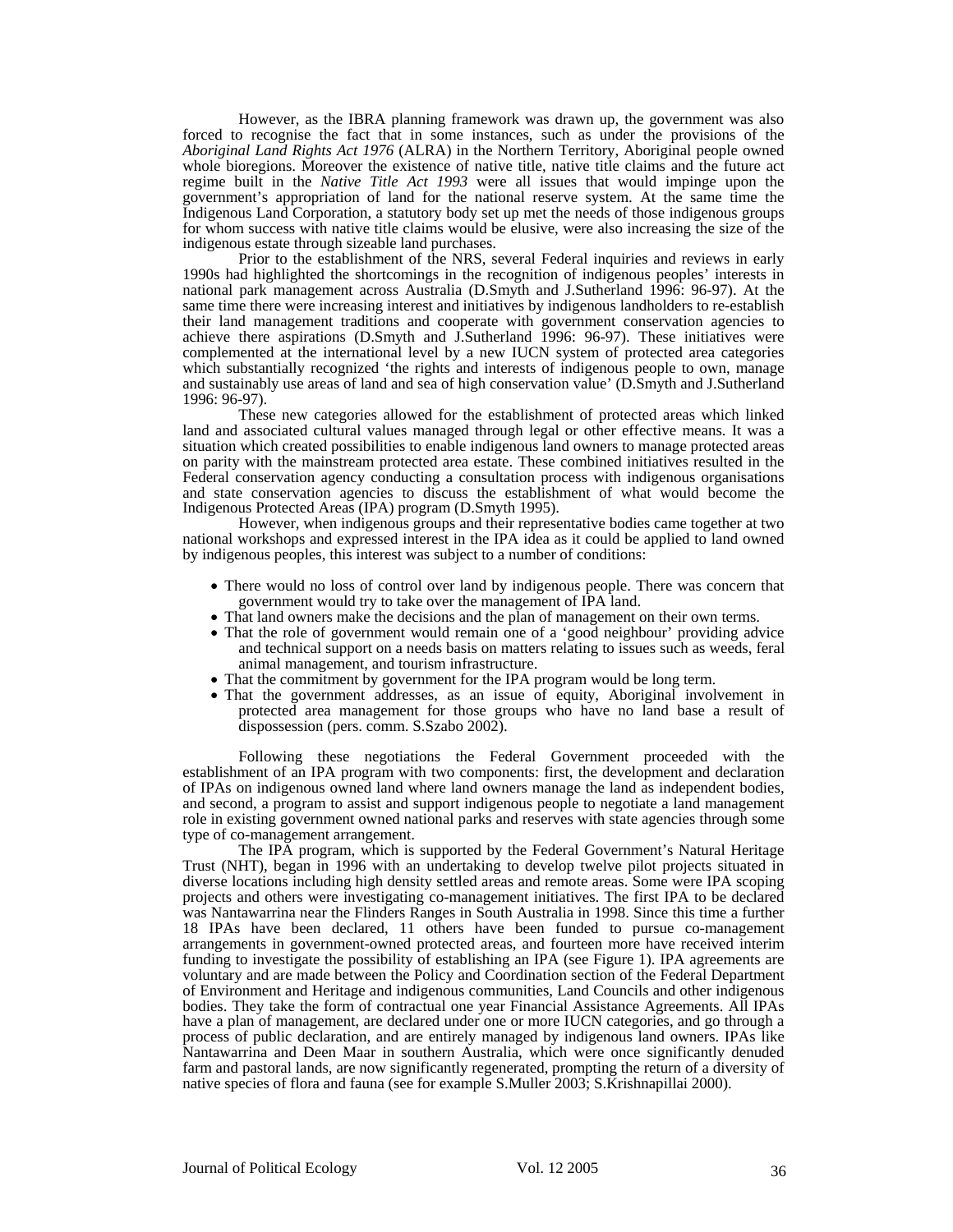

Figure 1: Indigenous Protected Areas of Australia December 2004. Source, with permission: Australian Department of Environment and Heritage. http://www.deh.gov.au/indigenous/ipa/map.html (23 September 2005)

 The security and viability of IPAs lies in the establishment of long term land-use agreements offering financial support from the government.<sup>17</sup> IPAs now constitute 17 per cent of total terrestrial protected area estate in Australia (and this has been achieved since 1998). Average annual funding from the Department of Environment and Heritage to each IPA is A\$110,000 (US\$77, 000) per annum (S.Szabo and D.Smyth 2003: 157). However, at present IPAs offer only short term funding contracts, so that indigenous land management organisations must constantly seek ongoing and additional sources of funding.

 The Department of Environment and Heritage is exploring the possibility of introducing a mechanism under which IPAs will eventually be the subject of Ministerial Conservation Agreements under the *Environment Protection and Biodiversity Conservation Act*:

Government decision makers must be convinced that IPAs function properly, are cost-effective, are essential to the long-term conservation of natural and cultural heritage, and that supporting IPAs is a core responsibility of government conservation agencies (S.Szabo and D.Smyth 2003:160).

<sup>17</sup> 17 The history of funding for indigenous land management programs has been fickle even in cases where the program has been judged to be an outstanding success. From 1998 to 2003 the Commonwealth has outlaid A\$6m to fund the IPAs and 13.8m ha of indigenous land are managed under the IPA program. In contrast the NRS has spent A\$56m between 1998 and 2003 and purchased 6 m ha of land to be managed as a reserve (at further operating costs to the government) (Szabo & Smyth 2003).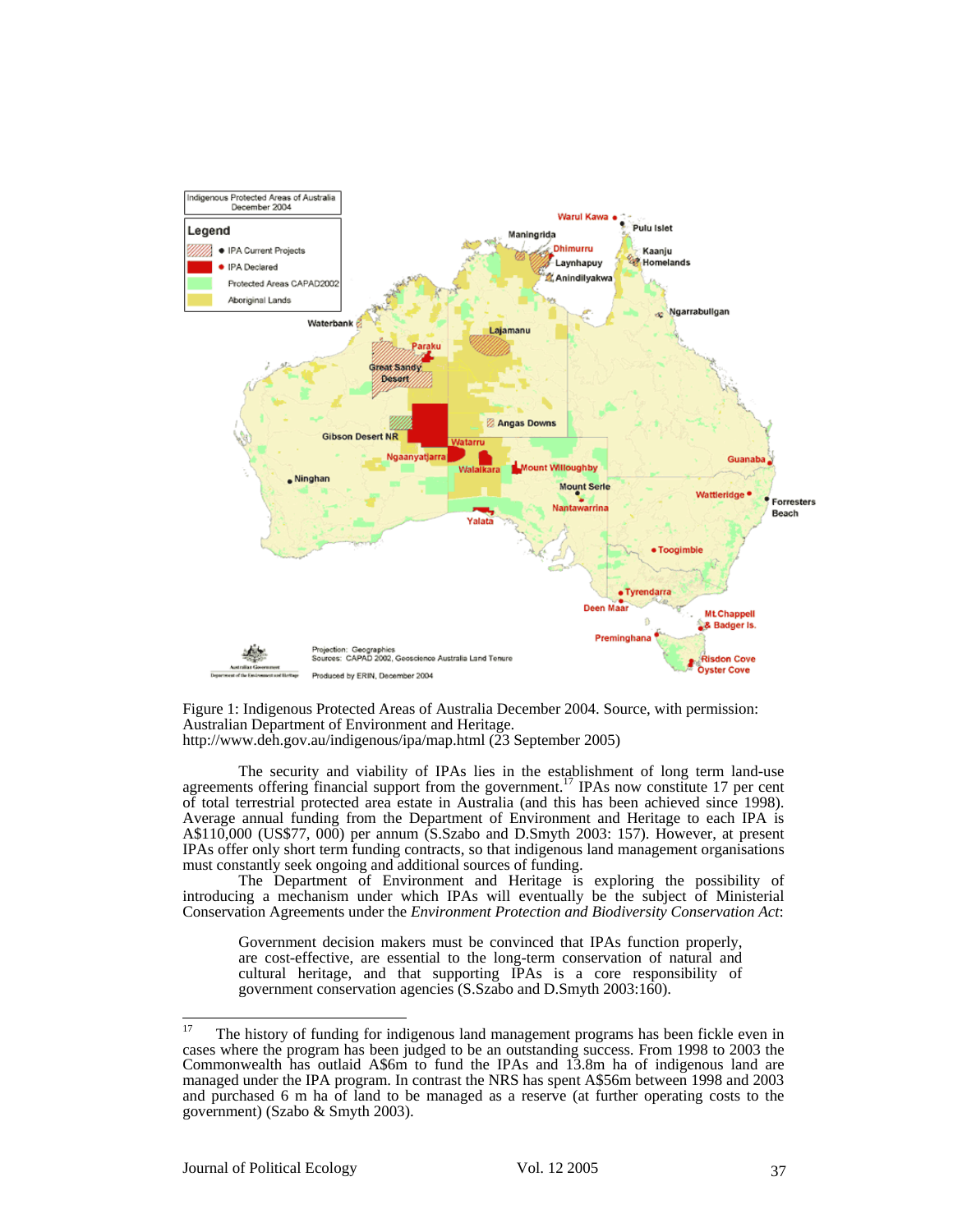The declaration of IPAs and the provision of training and capacity building for IPA managers and annual financial assistance have in many instances had the effect of empowering communities and providing significant environmental, economic, social and cultural benefits. Land management activities range from tourism management and visitor interpretative services to weed and feral animal management and land rehabilitation.

 Indigenous land owners participating in the program have also begun entering conservation agreements with state conservation agencies which provide them with additional technical advice, training capacity and access to powers relating to permits and law enforcement on their land. They are also building relationships with other state natural resource management agencies and NGOs, establishing partnerships and participating in joint projects and other activities which both attract additional funding and expand the capacities of land owners to pursue their land management objectives. In some cases indigenous groups are creating arrangements where other bodies such mining and tourism companies with interests in the region contribute funds to enable the management of IPAs and surrounding indigenous lands.

A discussion of some of the key elements and characteristics of two IPAs is provided below. This discussion is informed by fieldwork carried out by the authors in the case of the Dhimurru IPA in the Northern Territory and from findings in project archives and the published literature in the case of the Nantawarrina IPA in South Australia.

#### Case Study 1

 Declared in August 1998, Nantawarrina was the first IPA declared under the Federal Government's program. The IPA area covers 58,000 hectares and is adjacent to the Gammon Ranges National Park in the northern Flinders Ranges region of South Australia. The local Adnyamathanha community located in Nepabunna in South Australia numbers some 80 people and their local land management organisation manages the land for conservation and cultural values. Title to the land is held by the South Australian Aboriginal Lands Trust (ALT) on behalf of the Adnyamathanha people. In South Australia there has been a long history of negotiated settlements between Aboriginal peoples and the State Government, including for instance those involving the Anangu Pitjantjatjara and the Maralinga Tjarutja peoples (O.Mazel forthcoming). The *Aboriginal Lands Trust Act 1966* was the first statutory recognition of Aboriginal land rights in Australia. In areas where legislative title to land has not yet been secured, Aboriginal peoples in South Australia have sought to address their marginalisation in innovative ways (see J.Davies and E.Young 1996; P.Agius et al. 2004).)

 In her analysis of the IPA program at Nantawarrina, Samantha Muller refers to it as a part of the ongoing decolonisation of protected areas in Australia. Drawing on the work of Lawrence (1996) she argues that the success of joint indigenous/non-indigenous land management arrangements can best be measured by the extent to which they enable community empowerment, equity and social justice. As noted above, the experience of joint management of national parks in Australia to date has yet to create conclusive outcomes in these areas.<sup>18</sup> In contrast the available evidence indicates that these measures of success—empowerment, equity and social justice—may be more readily achievable under IPA style arrangements. Rather than government conservation agencies making a 'space' for indigenous involvement (L.Porter 2004) within the framework of their own management models, the IPA program is concerned with creating the conditions for indigenous control of the process from the outset. For example, Muller (2003) reports that the Nantawarrina IPA plan of management was not a plan presented to the community as a finished product for end of process indigenous consultation or negotiation. Rather with advisory assistance from the Federal Department of Environment and Heritage project officers, the Nepabunna community and other Aboriginal representatives from the ALT went through a lengthy planning process which allowed the community to take ownership of the plan from the outset. Following the finalisation of the management plan, the allocation of resources was modelled on the plan under direct community control.

 To date the outcomes of the Nantawarrina IPA process have been successful in terms of the improved conservation of the area's cultural and natural values, particularly in relation to revegetation, weed control and feral animal management. To employ a local idiom, 'the country is coming back'. The community is hoping to be able to increase the economic benefit of the land to the community by encouraging tourism. It has been developing small-scale tourism

<sup>18</sup> Commenting on the emergence of the IPA program, Muller (2003) notes that while there are currently nine jointly managed national parks and at least 30 under negotiation in Australia, the experience of Aboriginal peoples in these parks has generally been one fraught with political and management tensions, a zone of contested rather than negotiated management.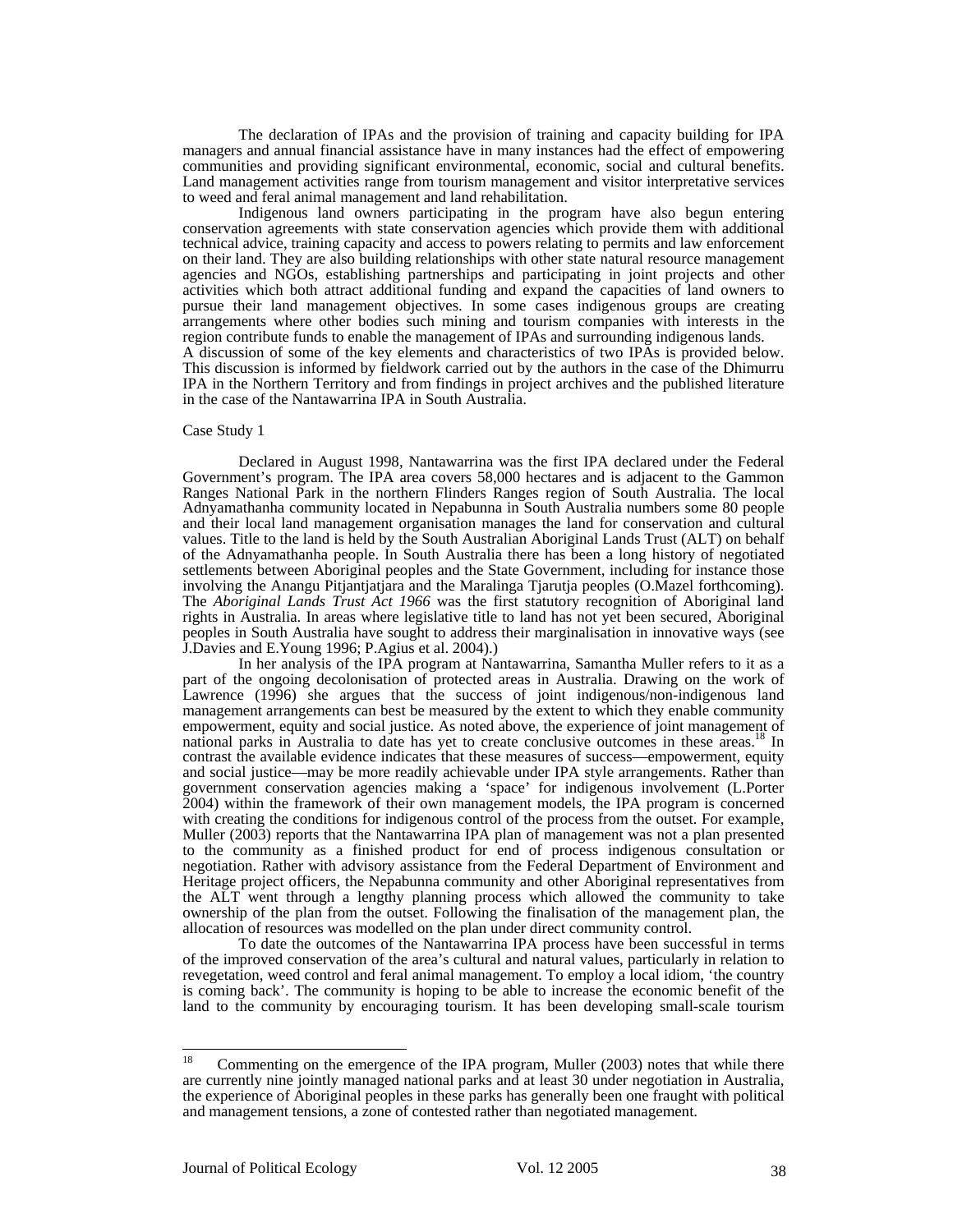infrastructure and a tourism plan is under preparation.<sup>19</sup>

 The land covered by the Nantawarrina IPA was returned to the ALT in 1966 under the provisions of the South Australia's *Aboriginal Lands Trust Act*. Before this the land had been extensively degraded by pastoralism and Muller reports that this damage 'has been exacerbated by exotic species, in particular goats, donkeys and rabbits' (2003: 35). Prior to the declaration of the IPA there was significant pressure by the Upper Flinders Ranges Soil Board to improve the environmental health of the area and the need to access resources to manage the area was a significant part of the community's decision to declare an IPA (S.Muller 2003). The availability of funding is a critical issue for indigenous land managers across the 'indigenous estate', and its absence feeds criticisms by state-agencies about the poor environmental health of areas and the inability of indigenous people to manage the land effectively. Such is the history of relationships between state agencies and indigenous communities, that within the Nepabunna community itself there was initially a degree of community scepticism about the IPA model, based on suspicions that it was in fact a way for the government to surreptitiously take their lands from them (S.Muller 2003). Despite these concerns, the community proceeded with the declaration and two years later they won a United Nations Environment Day award for rehabilitating Nantawarrina (S.Muller 2003). Muller writes that community self-esteem has been significantly boosted by the formal recognition of their land management capacities.

 The IPA has also been strengthened by a number of collaborative arrangements with others, including the Federal and State Government's *Bounceback 2000* program which targeted feral animal control and revegetation. At the launch of the IPA in 1998, the community also signed an agreement to establish a co-operative relationship with the South Australian Department of Environment and Heritage and Aboriginal Affairs which manages the adjacent Gammon Ranges National Park.

 Muller (2003) notes, however, that the community of Nepabunna is as historically contingent in many ways as the IPA itself and that there have been some tensions relating to the rights and interests of Adnyamathanha resident elsewhere to access the land and benefit from the IPA. However, such issues transcend specific concerns about Nantawarrina and are being dealt with at a regional scale by Aboriginal peoples themselves (see for example P.Agius et al. 2004). Gender bias is another issue of concern in the management of the IPA and Muller notes a general tendency for government funded conservation initiatives to enter into arrangements with male-dominated organizations. However, in relation to this issue as well, indigenous organizations engaged in land management across Australia are making a concerted efforts to better integrate women into formal land management activities.<sup>2</sup>

#### Case Study 2

 The Dhimurru Indigenous Protected Area was declared in October 2000. The area covered is over 101,000 hectares of Aboriginal land and sea country (held mainly under ALRA) in north-eastern Arnhem Land region of the Northern Territory. The IPA is managed by the Dhimurru Land Management Aboriginal Corporation (DLMAC) on behalf of the Yolngu traditional owners. Since bauxite mining began in the area in the 1970s an increasingly large non-Yolngu population has moved into the region and DLMAC was established in 1992 to manage the land designated as recreational in the vicinity of the coastal mining township of Nhulunbuy.<sup>21</sup> The corporation was established by traditional land owners and is directly accountable to them. It has an Executive comprised of nominated representatives from 11 clans that have an interest in the affected lands. A quorum of five committee representatives meets regularly to make operational and administrative decisions on behalf of the members. Prior to conducting any land or sea management activity that will have significant impacts, DLMAC is required to consult with the traditional owners of the country concerned. As DLMAC is directly accountable to traditional owners it must also operate across its jurisdiction in a manner which is sensitive to the roles of pre-existing community organizations with similar functions.

 The IPA has an advisory body comprised of the Federal Department of Environment and Heritage, the Parks and Wildlife Commission of the Northern Territory, the Northern Land Council (the Regional Representative Body which administer the ALRA on behalf of Aboriginal traditional owners) and two Yolngu traditional landowners. This arrangement ensures that Yolngu and their advocates have majority representation and it is stipulated that the

<sup>19</sup> 

<sup>&</sup>lt;sup>19</sup> <http://www.deh.gov.au/indigenous/ipa/declared/nantawarrina.htm> (30 August 2005).<br><sup>20</sup> See for example http://www.nlc.org.au/html/care\_land.htm> (1 September 2005).<br><sup>21</sup> Australian Bureau of Statistics Census figure population of Nhulunbuy and surrounding regions is approximately 1650, the non-indigenous population of is approximately 3600 with the vast majority of the latter resident in the township itself. The indigenous population of the township is 7% (ABS 2002).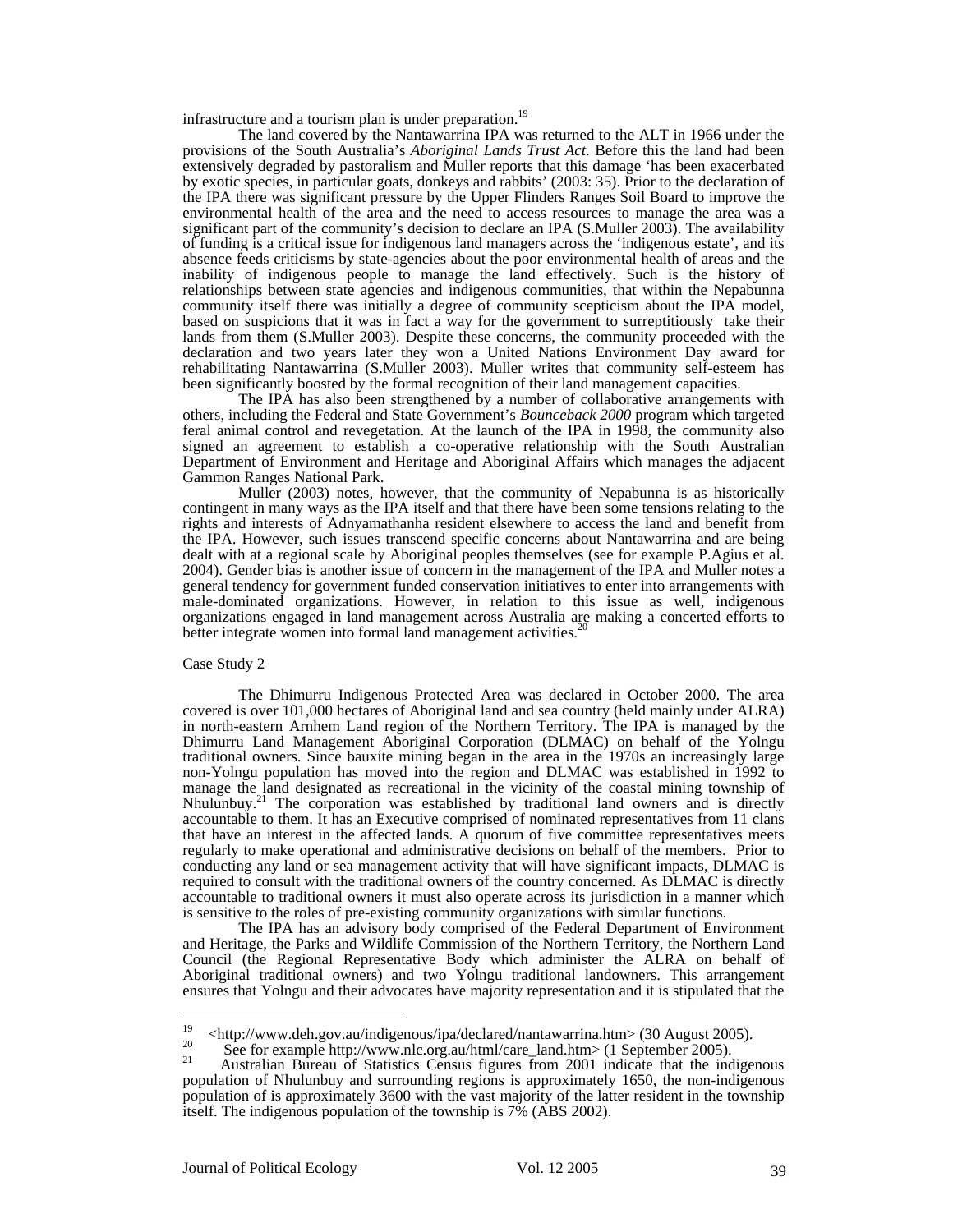Chair must always be a traditional owner. Without a controlling function, the only leverage outside agencies have over the IPA is the threat to withdraw from the process. Given their long standing interest in creating a Northern Territory controlled national park in the region, the Parks and Wildlife Commission of the Northern Territory were initially reluctant participants. They have now, however, signed an agreement with land owners and DLMAC which it is expected will provide for ongoing Yolngu ranger training and the delegation of law enforcement powers.<sup>22</sup> DLMAC and the IPA are essentially mechanisms for putting in place traditional owners aspirations and concerns for the ongoing management of their lands. They provide Yolngu with ways to manage the land according to customary practices whilst at the same time creating avenues for them to benefit from, and learn, the tools of non-indigenous science (M.Ayre 2002; C.Robinson and N.Munungguritj 2001). Many of the Yolngu rangers who have been employed within the IPA are resource management graduates of an indigenous higher education institution located elsewhere in the Northern Territory. According to the Dhimurru Indigenous Protected Area Management Plan, the guiding principles of Dhimurru are:

- A commitment to the conservation and enhancement of the natural and cultural values of the region while ensuring future management reflects the aspirations of Yolngu
- (Aboriginal) estate owners;<br>A commitment to a representative, Yolngu-controlled, sustainable and collective form of land and sea management, which seeks to devise strategies from a mutual investigation of Ngapaki (white) and Yolngu systems of knowledge;
- A commitment to the continued development of positive interactions with the non-Aboriginal world and the sponsoring of co-operative, respectful, educative and mutually beneficial relationships.<sup>2</sup>

 The Plan of Management states: 'It is a first principle of the Yolngu decision that participation in an IPA arrangement will not diminish in any way their rights and responsibilities with respect to their lands.<sup>24</sup> The decision to enter into an IPA arrangement was taken after traditional owners carried out an investigative tour of a number of joint management and community ranger programs across northern Australia. The autonomy and flexibility offered through the IPA program appealed to the traditional owners and DLMAC as it is a model which allows estate owners to maintain their own management discretion, including being able to close areas to public access immediately should the need arise.<sup>25</sup> This contrasts for example to the situation in jointly managed national parks of Uluru-Kata Tjuta and Kakadu where the approval of the Federal Director of National Parks is required to close, even temporarily, popular tourist sites. $26$ 

 The IPA includes both land and sea areas with significant biodiversity values including feeding and nesting habitat for sea birds and several threatened species of marine turtle. DLMAC activities include managing visitor access and administering a fee paying permit system, rehabilitating damage from past uncontrolled access, wildlife protection, participation in quarantine surveys, visitor interpretations, and research including monitoring the impact of marine debris on threatened turtle populations (see also M.Ayre 2002; R.Kennet and N.Munungurritj 2000; M.Langton 1998; M.Langton et al. 2001; C.Robinson and N.Munungurritj 2001).<sup>27</sup> DLMAC is also tasked with managing Yolngu impacts on the area and at the direction of traditional estate owners the organization has put in place mechanisms to manage sought after resources such as turtle eggs in areas which are deemed by estate owners to be sensitive to, or affected by, over exploitation.

 As the IPA program funding and permit fees for use of the recreational areas within the IPA cover only a portion of operating costs, additional sponsorship provides crucial project specific and other funding support for DLMAC and the IPA. These sponsors include the local bauxite mining company Alcan Gove and a range of environmental organizations such as World Wide Fund for Nature, Australian Conservation Volunteers and the Threatened Species

 $22$ See <http://www.atns.net.au/biogs/A001063b.html> (30 August 2003).<br>
See <http://www.atns.net.au/biogs/A000469b.html> (30 August 2005).<br>
See <http://www.atns.net.au/biogs/A000453b.html> (30 August 2005).<br>
See for example f

<sup>&</sup>lt;http://www.deh.gov.au/media/dept-mr/dp24nov04.htm> (30 August 2005).

The tourist climb to the top of Uluru monolith is a contentious issue in any case, given that traditional owners have expressly stated that they would prefer tourists not to climb Uluru at all. However, the joint management situation is such that this is stated only as a preference not as a legally enforceable prohibition.

<sup>27 &</sup>lt;http://www.atns.net.au/biogs/A000453b.html> (30 August 2005).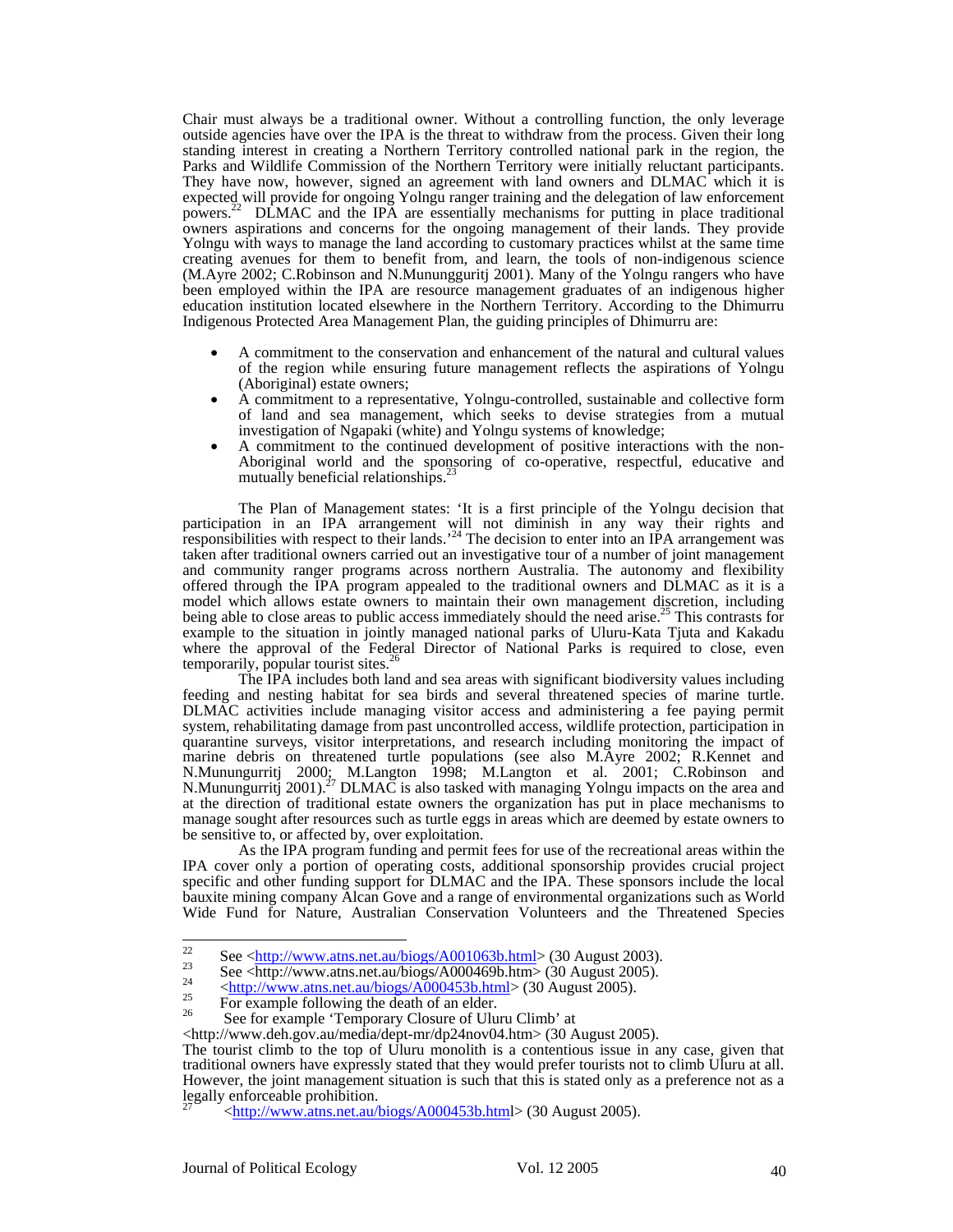Network.<sup>28</sup> When DLMAC was first established it was the local estate owning organizations who initially funded the organization over a two year period. Later, this show of community support and the achievements of the organisation attracted other support from Federally funded conservation programs and the local mining company. Dhimurru's "both ways approach" has meant that the role of the Executive officer (who to date has always been a non-Yolngu) has been pivotal to accessing alternative sources of funding, writing grant applications and reporting on expenditures to existing funding sources. This position works alongside the Director (who conversely has always been a Yolngu) who oversees Yolngu aspects of the organisations and the critical interface between cultures. Formally declared eight years after the establishment of DLMAC, one of the advantages of the Dhimurru IPA is that it provided the organization with a relatively stable and streamlined source of funding to manage their core land management business. At the same time, it provided DLMAC with a level of financial viability and institutional legitimacy through which it could attract funding from other sources in order to fund additional activities.

 Currently the IPA program assists in the payment of the salary of four Yolngu staff including the Director. Two Ranger positions are funded through the NHT as part of a Yellow Crazy Ant eradication campaign. Four ranger positions are funded through other programs including the local Community Development Employment Program (essentially a government funded work for welfare scheme). The Executive Officer, the Permits Officer and the Accounts Officer salaries are paid in large part by contributions from the local mining company and income from access permit fees. While DLMAC operates on the assumption that the IPA program will continue to be funded, as noted above IPAs are only funded on an annual basis. The relative precariousness of these funding arrangements compared to the formalised ongoing government commitments provided to jointly managed national parks was a trade-off considered carefully by Yolngu estate owners when they made the decision to pursue the IPA model. In the face of what was at times a very vocal local and Northern Territory-level non-Aboriginal opposition to the creation of the IPA, senior traditional owners were adamant from the outset that this was the correct pathway.

 The key points that emerge from this discussion of IPAs are the foundational principles of indigenous control and voluntary participation that underpin the program. The success of the two IPAs discussed is grounded in principles that have implications beyond the details or even the funding sustainability of the particular conservation model at work—in this case the IPA program.29 For many remote area indigenous estate owning communities in Australia, participation in the conservation sector is one of the only alternatives available to support rural livelihoods. Where the aspirations of local Aboriginal peoples are to make a living off country, participation in the nation's conservation sector generally, and the IPA program specifically, can provide people with a mechanism to pursue these goals. Arguably, in these cases, the principles of the IPA program should underpin all other conservation-oriented programs on indigenous lands.

 It is clear from the above examples that to some extent the idea of protected areas in Australia has shifted from a 'nature only' approach, to a concept of protected areas for which the central tenets are natural and cultural resource management regimes governed by local communities in pursuit of environmental security and sustainable economic livelihoods. As has been discussed earlier, this trend is also evident globally.

 $28$ 

<sup>28 &</sup>lt;http://members.iinet.net.au/~dhimurru/sponsor.htm> (30 August 2005). 29 The history of funding for indigenous land management programs has been fickle even in cases where the program has been judged to be an outstanding success. For example the IPA program was preceded by CEPANCRM (Contract Employment Program for Aboriginals in Natural and Cultural Resource Management) program. Beginning in 1987-88 CEPANCRM provided environmental employment opportunities for Indigenous people throughout Australia. The program was given further impetus, funding and support following the recommendations of the Royal Commission into Aboriginal Deaths in Custody in 1992-1993. It was widely recognized for the contribution it made to environmental management and the social, cultural and economic objectives (including education participation and outcomes) encompassed in many Government initiatives dealing with indigenous issues (R.Breckwoldt et al. 1997: 9). However, when the conservative Federal Coalition Government came to power in 1996 the program was cut, despite its success. Nevertheless the legacy of the program has influenced the success and capacity building capabilities of many of the indigenous organizations now participating in the IPA program.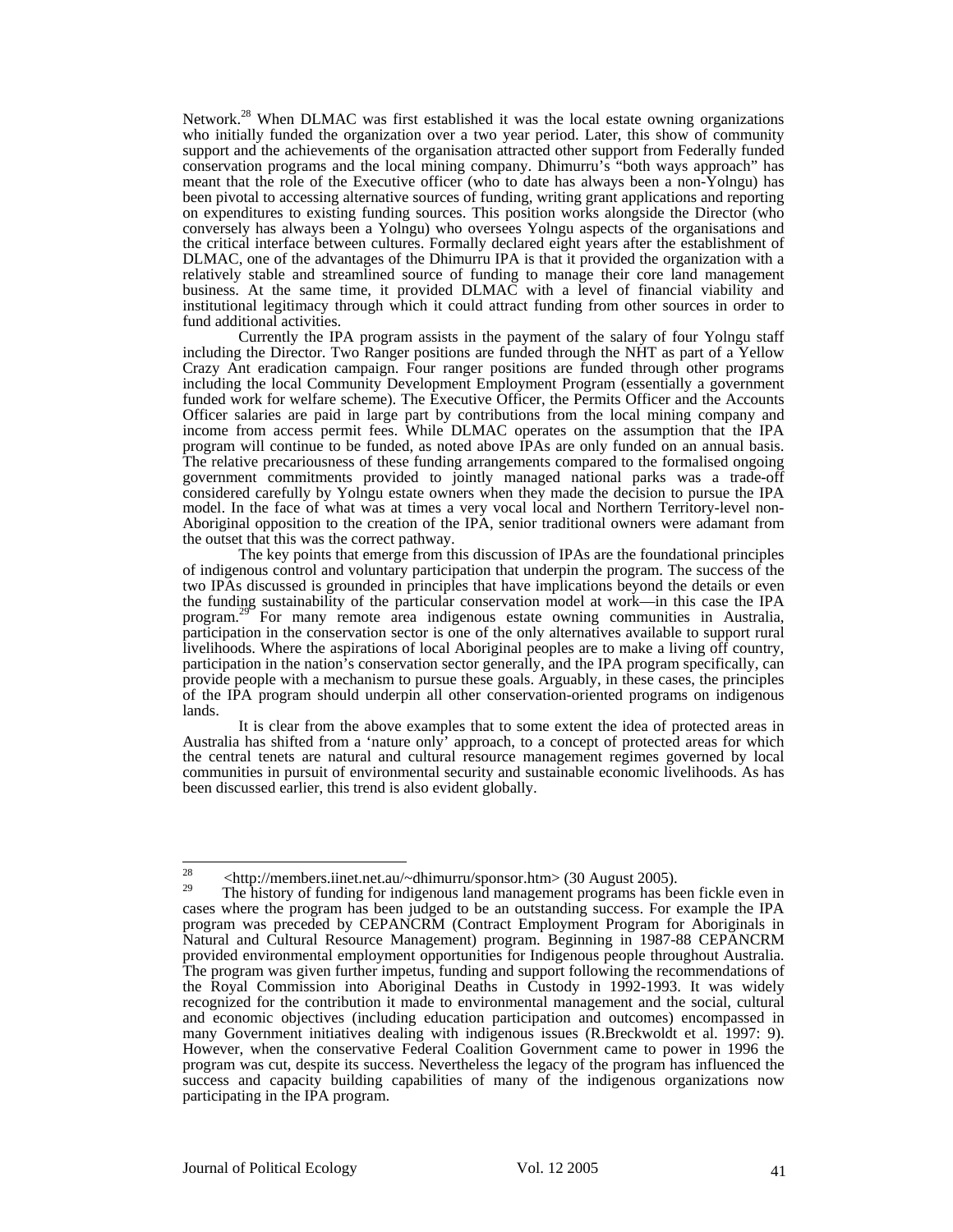#### **8. The Significance of Community-Oriented Protected Areas**

 The Australian IPA program may offer some critical ideas for the development of community oriented protected areas elsewhere. Despite cynicism about the nexus of relationships between nation states, indigenous/local community struggles and donor agendas, the niche opened up by the ideology of community-oriented protected areas is significant. They can, if they involve adequate recognition of the relevant political and economic rights and interests of indigenous peoples and local communities, play a role in the maintenance of the biodiversity related knowledge systems of these groups and, by extension, secure their capacity to control an economically sustainable future through both customary subsistence activities and the negotiated development of their resources within the market economy. Where there is the political and legal will to recognise, support and engage with indigenous governance structures in the protection of biodiverse ecosystems there are potentially a myriad of positive outcomes for both conservation and sustainable economic and cultural livelihoods. As Phillips explains:

…the importance of CCAs [Community Conserved Areas] is considerable, for they are far more common than was until recently appreciated. In South Asia, it is estimated that there are many thousand such areas under community protection… They exist too as sacred groves in Africa, as 'tapu' areas in the South Pacific, and as *'hema'* reserves in pastoral communities of west Asia. They are common from the Arctic to the tropical rain forests, where indigenous peoples have long lived close to nature. When the efforts of local people to conserve their own environments go un-recognised and unsupported, it means that a major contribution to conservation is being neglected (2003: 17).

 The well-being of large human populations is at stake because of the potential for widespread loss of traditional and indigenous biodiversity related knowledge and natural resource management systems. These losses are occurring as a result of territorial demise and inappropriate land management systems, diminishing natural resources through overexploitation, particularly land clearing and commercial forestation, the spread of urban conglomerates, rapid social and cultural change as a result of economic development, population transfers for development projects, and other factors. Forests, fisheries, water resources and waterways are particularly at risk.

In many cases, as we have discussed in this paper, these risks are acknowledged by nation states, and it is noteworthy that cooperative arrangements between development agencies, NGOs and countries has led to the identification of such risks and the initiation of programs to preserve traditional knowledge and practices to sustain the livelihoods of local communities and indigenous people. Although it must also be noted that for many developing nation governments, as Li suggests in the case of Indonesia, it is likely that they have in fact been 'forced to pay attention to the conservation agenda of the donors and show a progressive face by passing new environmental laws, participating at Rio, and … *agreeing* that some people have such unique and special environmental knowledge that it should indeed be protected' (T.M.Li 2003: 389-390, emphasis in the original). Nature conservation, as Li notes, has a 'powerful international constituency' (2003: 390; see also A.L.Tsing 2005).

 The success of programs like the IPA program in Australia lies in access to guaranteed land security and the ability of indigenous people to exercise their own governance structures whilst at the same time accessing the multiplicity of linkages with outside agencies which can assist them to achieve their economic sustainability and land management goals. The IPAs provide a basis whereby indigenous people can have informed choices about how they exercise their rights and interests in their traditional lifeways and also in creating the capacity for a sustainable economic base for their communities within the modern market economy. The IPAs program has resulted, for example, in the establishment or strengthening of land management organisations which have provided the community with employment, increased self esteem, and provided an organisation structure which encourages intergenerational dialogue between elders and the youth who are seeking to understand more about their country and the stories and knowledge of the old people. For instance, when traditional owners are able to involve their children in field trips, they are also transferring knowledge across generations and in many cases strengthening the knowledge of local languages. In some cases, they have been able to reestablish traditional burning practices, maintain waterholes, reduce feral animal impacts, and ensure the maintenance of these traditions by promoting renewed interest among younger generations in 'caring for country' (S.Szabo and D.Smyth 2003: 155).

 Effectively, an IPA can only be achieved where there indigenous people have exclusive title to their land. While there have been a number of projects where indigenous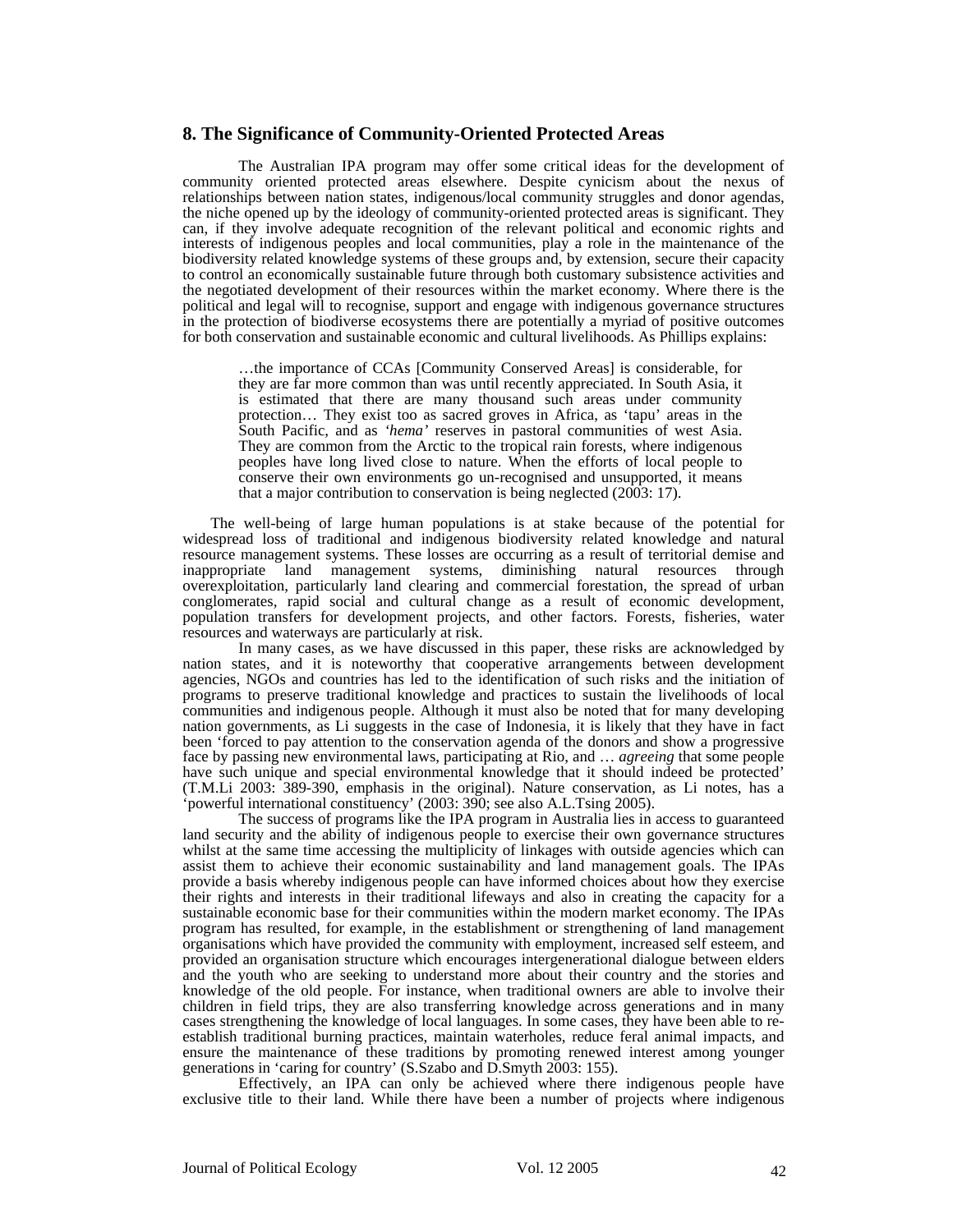groups have been funded to negotiate with state agencies in existing state owned national parks and reserves these have generally been less successful for a number of reasons:

- The entrenched power of state conservation agencies
- Lack of commitment by states
- The lack of a relationship between indigenous groups and state conservation agencies from which to pursue in any practical ways the rhetoric of engagement.

However this situation is improving as the necessary inter-personal conservation agency/community relationships start to gain substance at the ground level. Moreover, if the existing IPAs continue to deliver successful conservation and community development outcomes they will increasingly become attractive land management models for state conservation agencies.

 In addition to the need for the legal recognition and protection of indigenous property and resource rights, it is also crucially important that nation states recognise and respect divergent governance processes, 'the practices, mechanisms, techniques and social institutions that influence and regulate conduct' (G.Nettheim et al. 2002: 377). Indigenous people, particularly those who have maintained a degree of control over their land or sea estates draw from their own governance structures and decision-making processes and protocols when managing their estates. As the cases discussed in this paper demonstrate, the recognition of this jurisdiction is of paramount importance in successful land management arrangements for indigenous and local peoples. Recognising the centrality of land security and the ability of indigenous and local groups to govern their own affairs allows them opportunity to utilise, protect and enhance their traditional knowledge and customary land management practices according to their own style of governance and economic needs.

#### **9. Conclusion**

 In contrast to the critiques of community-based conservation now prevalent in the social sciences literature, we have argued, using evidence from case studies, that communityoriented protected areas are delivering significant benefits to indigenous peoples in Australia. We have identified the reasons for the success of such programs—access to guaranteed land security and the ability of indigenous people to exercise their own governance structures and decision-making authority whilst drawing on the power of 'engaged universals' (A.L.Tsing 2005) to create and access multi-scalar linkages which can assist indigenous peoples to achieve their livelihood and environmental management goals.

 At the international level, intergovernmental co-operation under the auspices of a large number of international agencies has established an 'in-principle' emerging framework that recognises the need to protect, preserve and maintain the lifeways and territories of indigenous peoples and local communities. In addition to issue of human rights, concerns about the ecological health of the planet, and its relationship to the food security of large human populations, have aided the recognition of the importance of traditional biodiversity related knowledge. Further, it recognises the rights of holders of such critical knowledge to use such knowledge to enable them to create economic sustainability for their communities within the global market economy.

 At the national level, without rights to traditional estates, the continued existence of indigenous peoples and local communities is at risk. The displacement of indigenous peoples and local communities in the wake of large scale development projects and industrial resource use is well documented. A preliminary step to ensuring the continued existence of traditional knowledge must be that indigenous people and local communities have secure tenure so that they can maintain, cultivate and continually renew their traditional knowledge. In addition, the existence of indigenous peoples and local communities and their *sui generis* rights and interests are becoming recognised in domestic constitutional and legislative ways.

 The concepts of sustainable development and biodiversity are discourses which articulate 'a new relation between nature and society on global contexts of science, cultures, and economies' (A.Escobar 1998: 55). These new understandings of relationship between nature and society need to also recognise that environmental knowledge is 'embodied and practiced' rather than simply 'shared and context-free' (A.Escobar 1998: 62). The traditional biodiversity related knowledge of indigenous peoples and local communities is renewed, elaborated and maintained through continuing practices of land and sea management and governance of biological resources. Community-oriented protected areas provide the essential territorial spaces which can assist in achieving the CBD's aim of respecting, preserving and maintaining the knowledge and innovations and practices of indigenous peoples and local communities in order to promote the conservation and sustainable use of biological diversity.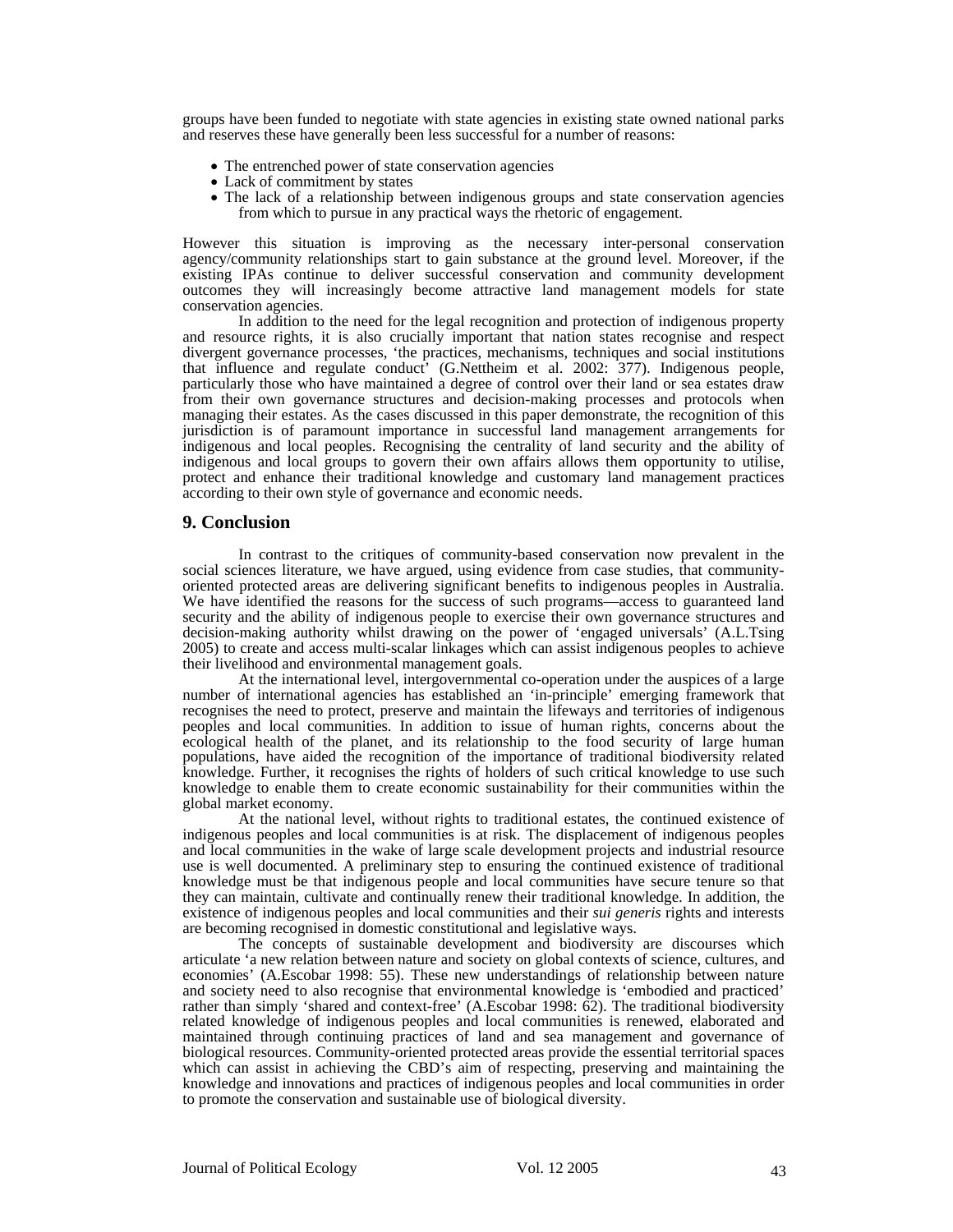From the perspective of indigenous peoples and local communities, for whom basic subsistence activities are either the predominant way of life or a significant part of their economic activities, the maintenance and preservation of their traditional biodiversity related knowledge traditions and applications is essential to safeguard food security and the provision of other basic economic and cultural needs. Community-oriented protected areas can be used by local communities and indigenous peoples to aid in securing their territorial base, reaffirming cultural identities and guaranteeing some degree of autonomy over the governance of biological resources. They also provide communities with the opportunity to renew and/or continue to support the biodiversity management systems which have underpinned their traditional livelihoods. For these reasons community-oriented protected areas under the *control* of the relevant indigenous and/or local groups are measures which can assist in the preservation and maintenance of traditional knowledge and also help carry forward the process of re-envisioning the concept of biodiversity to include the diversity of ecocultural practices, and the complex social and political circumstances in which they occur.

#### **References Cited**

Aboriginal and Torres Strait Islander Commissioner and Lingiari Foundation Partnership.

Indigenous Rights to Waters Report and Recommendations. Canberra: Aboriginal and Torres Strait Islander Commissioner, 2002.

ABS (Australian Bureau of Statistics).

Population Distribution: Aboriginal and Torres Strait Islander Australians. 2001. ABS Catalogue No. 4705.0, 2002.

Adams, W., Aveling, R., Brockington, D., Dickson, B., Elliott, J., Hutton, J., Roe, D., Vira, B., and Wolmer, W.

"Biodiversity Conservation and the Eradication of Poverty." in Science (2004)12 November: 1146-1149.

Adams, W. and Mulligan, M.(eds).

Decolonizing Nature: Strategies for Conservation in a Post-colonial Era. London: Earthscan, 2003.

Agius, P., Davies, J., Howitt, R., Jarvis, S., and Williams, R.,

"Comprehensive Native Title Negotiations in South Australia." In Honour Among Nations? Treaties and Agreements with Indigenous People, edited by M.Langton,, M. Tehan, L. Palmer and K. Shain, 203-219. Melbourne University Press, Melbourne, 2004.

Agrawal, A.

"Dismantling the Divide Between Indigenous and Scientific Knowledge." Development and Change 26 (1995): 413-439.

Agrawal, A. and Redford, K.

"Poverty alleviation and biodiversity conservation: Shooting in the dark." University of Michigan, SNRE and Wildlife conservation society [online], 2005.

http://polisci.ucsd.edu/calendar/kent-arunpaperdraft6a.pdf (6 September 2005).

Agrawal, A. and Ribot J.C.

"Accountability in Decentralization: A Framework with South Asian and West African Cases." World Resources Institute, 2000.

Altman, J.

Hunter-gatherers today: An Aboriginal economy in north Australia. Canberra: Australian Institute of Aboriginal Studies, 1987.

"The Political Economy of a Treaty: Opportunities and Challenges for Enhancing Economic Development for indigenous Australians." The Drawing Board: An Australian Review of Public Affairs 3 no.1 (2002): 65-81.

<http://www.econ.usyd.edu.au/drawingboard/journal/0211/altman.pdf> (26 February 2004).

"People on country, healthy landscapes and sustainable indigenous economic futures: The Arnhem Land case." The Drawing Board: An Australian Review of Public Affairs 4 no.2 (2003): 65-82.

<http://www.econ.usyd.edu.au/drawingboard/journal/0311/altman.pdf> (26 February 2004).

Anderson, B.

"Nationalism and Cultural Survival in Our Time: A Sketch." In At Risk of Being Heard: Identity, Indigenous Rights, and Postcolonial States edited B. Dean and J. Levi, 165-190. Ann Arbor: The University of Michigan Press, 2003.

Ayre, M.

"Yolngu places and people: taking aboriginal understandings seriously in land and sea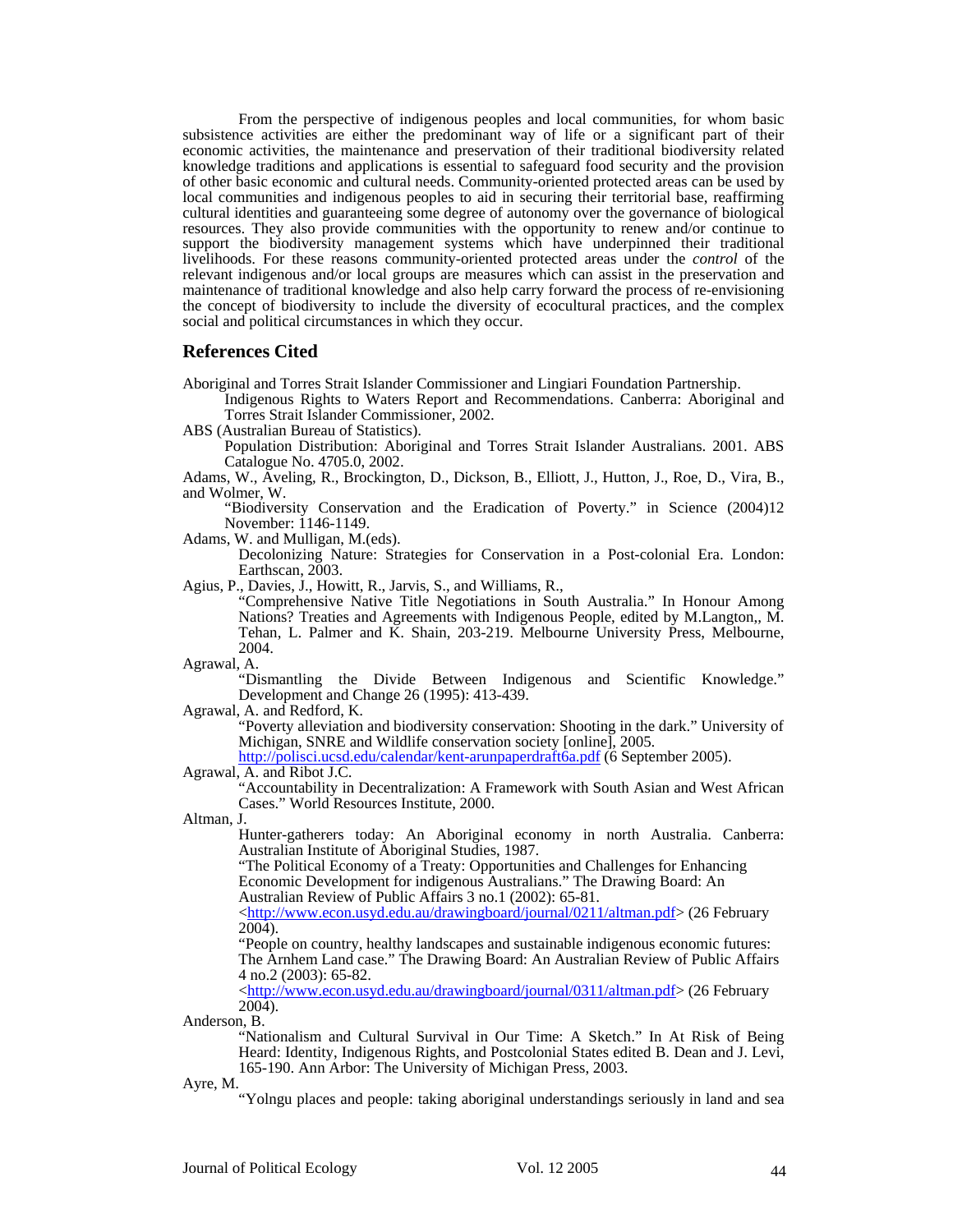management". Ph.D., The University of Melbourne, 2002.

Beltran, J. (ed.)

Indigenous and Traditional Peoples and Protected Areas: Principles, Guidelines and Case Studies. World Commission on Protected Areas Best Practice Protected Area Guidelines Series No. 4, IUCN-The World Conservation Union, 2000.

Berkes, F.

"Rethinking Community-Based Conservation". Conservation Biology 18 no.3 (2004): 621-630.

Blaser, M.

"Life Projects: Indigenous Peoples' agency and development." In In the Way of Development: Indigenous Peoples, Life Projects and Globalization edited by M. Blaser, H. Feit and G. McRae, 26-44. Zed Books, London, 2004.

Breckwoldt, R., Boden, R. and Williams, R.

Contract Employment Program for Aboriginals in Natural and Cultural Resource Management (CEPANCRM): Evaluation biodiversity group-Environment Australia. Canberra: Environment Australia, 1997.

Brosius, P.

"Indigenous Peoples and Protected Areas at the World Parks Congress." Conservation Biology 18 no.3 (2004) June: 609-612.

Chapin, M.

"A Challenge to conservationists." Worldwatch Magazine (2004): 17-31.

Colchester, M.

"Unity and Diversity: Indonesian policy towards tribal peoples." The Ecologist,16 no.2/3 (1986): 89-98.

"Indigenous Peoples and Biodiversity Conservation; Sector Review for the Biodiversity Support Program: Global Overview and South and South East Asia Review." Unpublished paper, 2000.

"Conservation policy and Indigenous peoples." Environmental Science and Policy, 7 (2004): 145-153.

Commonwealth of Australia

The National Strategy for the Conservation of Australia's Biological Diversity. Canberra: Commonwealth Department of Environment, Sport and Territories, 1996.

Convention on Biological Diversity

<http://www.biodiv.org/convention/articles.asp> (19 May 2004)

Davies, J. and Young, E.

"Taking Centre Stage: Aboriginal strategies for redressing marginalisation", in Resources, Nations and Indigenous Peoples; Case Studies from Australasia, Melanesia and Southeast Asia edited by R. Howitt et al., 152-171. Melbourne: Oxford University Press, 1996.

Dean, B. and Levi, J. (eds)

At Risk of Being Heard: Identity, Indigenous Rights, and Postcolonial States. Ann Arbor: The University of Michigan Press, 2003.

Dorsett, S. and Godden, L.

A Guide to Overseas Precedents of Relevance to Native Title. Canberra: Native Title Research Unit, AIATSIS, 1998.

Dunn, J.

East Timor: A rough passage to Independence. Third Edition, Double Bay, NSW: Longueville Books, 2003.

Endicott, K.

"Indigenous Rights Issues in Malaysia." In At Risk of Being Heard: Identity, Indigenous Rights, and Postcolonial States, edited by B. Dean and J. Levi, 142-164. Ann Arbor: The University of Michigan Press, 2003.

Escobar, A.

"Whose Knowledge, Whose nature? Biodiversity, Conservation, and the Political Ecology of Social Movements." Journal of Political Ecology 5 (1998): 53-80.

Ferrari, M.F.,

Protecting Biodiversity and Indigenous Peoples/Local Communities' Rights: the Challenge in Southeast Asia, IUCN Theme on Indigenous/Local Communities, Equity and Protected Areas (TILCEPA), unpublished manuscript, no date.

Fitzpatrick, D.

Land Claims in Timor Leste. Canberra: Asia Pacific Press, 2002.

Fitzpatrick, D.

"'Best Practice' Options for the Legal Recognition of Customary Tenure."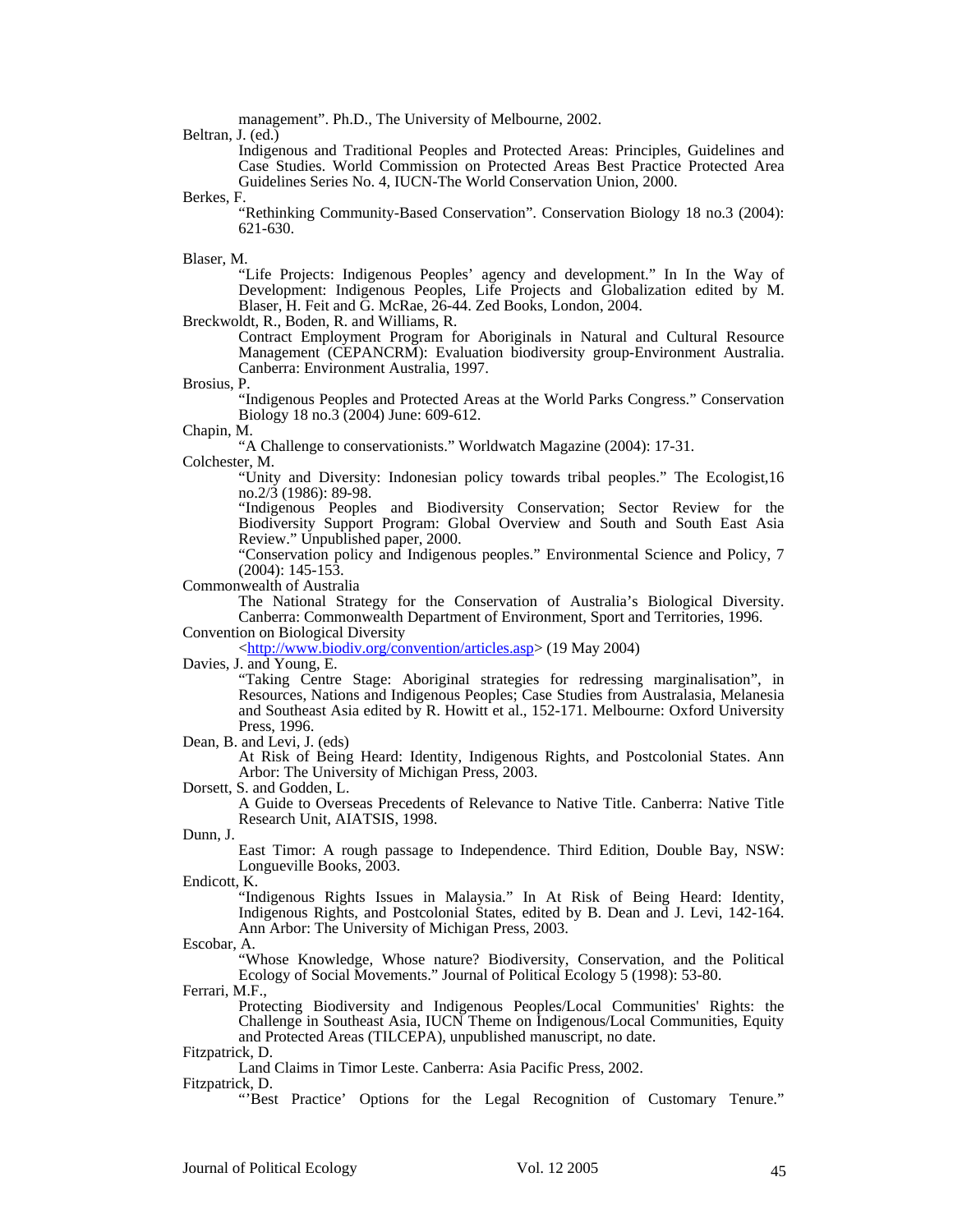Development and Change 36 no.3 (2005): 445-495.

Fox, J and Soares, D. B. (eds).

Out of the Ashes: Destruction and Reconstruction of Timor Leste. Adelaide: Crawford House Publishing, 2000.

Ghai, D. (ed.)

Development and Environment: Sustaining People and Nature. Oxford, UK: Blackwell Publishers, 1994.

Goodman, J.

"Indonesians for East Timor." Inside Indonesia 59 (1999) July-September, no page. Available at <http://www.insideindonesia.org/edit59/goodm.htm> (23 September 2005).

Hassall and Associates.

"Evaluation of the NHT Phase 1 Facilitator, Coordinator and Community Support Networks", report prepared for Environment Australia and Commonwealth Department of Agriculture, Fisheries, Forestry, 2003.

Hunt, J.

"Building a New Society: NGOs in Timor Leste." New Community Quarterly 2 no.1 (2004).

Igoe, J.

Conservation and Globalization: A Study of National Parks and Indigenous Communities from East Africa to South Dakota. Wadsworth Thomson Learning, CA, 2004.

Indigenous Land Corporation.

Annual Report 1996-1997. Adelaide: ILC, 1997.

Indigenous Land Corporation Corporate Plan 2003 – 2006, 2003a. Available at <http://www.ilc.gov.au/PDF/CorpPlan.pdf.> (20 May 2004) 2003b. Available at  $\langle \frac{\text{http://www.ilc.gov.au/}}{\text{http://www.ilc.gov.au/}} \rangle$  (20 May 2004)

Jaireth, H. and Smyth, D. (eds)

Innovative Governance: Indigenous Peoples, Local Communities and Protected Areas. New Delhi: Ane Books, 2003.

Kennet, R., and Munungguritj, N.

"Looking after miyapunu: Indigenous management of marine turtles", in Protected Area Management, Principles and Practice, edited by G. Worboys. Sydney: Oxford University Press, 2000.

Kehi, B.

"Friendship City Relations Between Communities and Local Governments in Australia and in Timor Leste: People-Oriented Relations." ATNS, 2005. Forthcoming at <http://www.atns.net.au/papers.php>

King, V.T.

"Indigenous Peoples and Land Rights in Sarawak, Malaysia: To be or not to be a Bumiputra." In Indigenous peoples of Asia, edited by R.H. Barnes, A. Gray, and B. Kingsbury, 13-34. Ann Arbor: Association for Asian Studies, 1995.

Kothari, A.

"Community-oriented Conservation Legislation: Is South Asia Getting Somewhere?" In Innovative Governance: indigenous Peoples, Local Communities and Protected Areas, edited by H. Jaireth and D. Smyth, 61-84. New Dehli: Ane Books, 2003. pp. 61- 84.

"Displacement Fears." Frontline 21 no. 26 (2004), December 18-31: no page.

Krishnapillai, S.

"Sharing the Land: The Deen Maar Indigenous Protected Area". Arena Magazine 48 (2000): 31-34.

Langton, M.

Burning Questions: Emerging Environmental Issues for Indigenous Peoples in Northern Australia. Darwin Centre for Indigenous Natural and Cultural Resource Management, Northern Territory University, 1998.

"The 'Wild', the Market, and the Native: Indigenous People Face New forms of Global Colonization." In Globalization , Globalism, Environments, and Environmentalism. Consciousness of Connections, The Linacre Lectures, edited by S.Vertovec and D.Posey, 141-167. Oxford: Oxford University Press, 2003.

Langton, M., Cooke, P., Davies, J., Epworth, D., Leach, K., Mackinolty, C., Sinnamon, S., Storrs, M. and Young, E.

Indigenous Social, Economic and Cultural Issues in Land, Water and Biodiversity Conservation: A Scoping Study for WWF Australia, unpublished report on behalf of the Centre for Indigenous Natural and Cultural Resource Management, NTU, Darwin,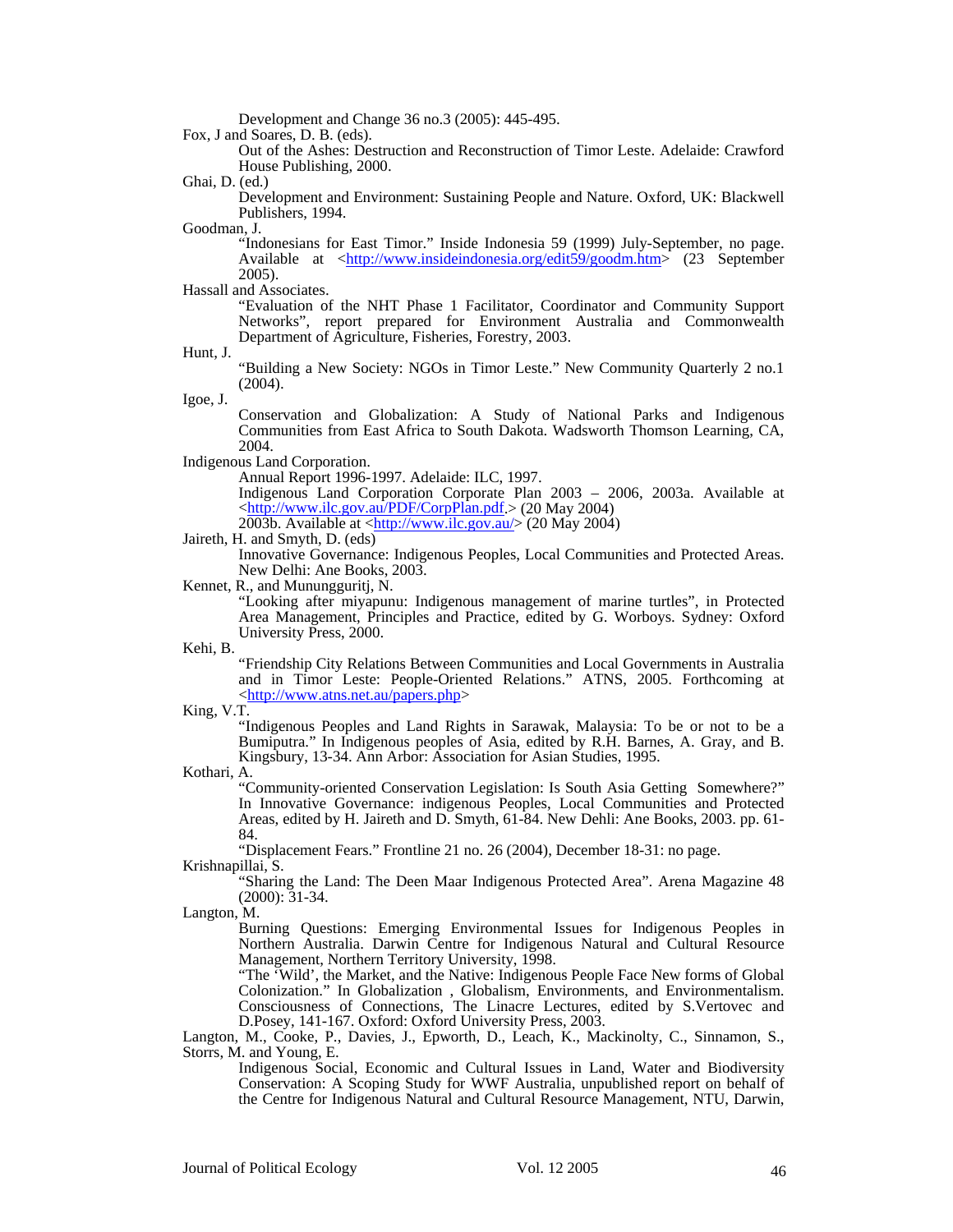1999.<br>Langton M. and Ma Rhea, Z.

"Traditional Lifestyles and Biodiversity Use Regional Report: Australia, Asia and the Middle East. Composite Report on the Status and Trends Regarding the Knowledge, Innovations and Practices of Indigenous and Local Communities Relevant to the Conservation and Sustainable Use of Biodiversity", Prepared for the Secretariat of the Convention on Biological Diversity, Montreal. UNEP/CBD/WG8J/3/INF/4, 2003. Available at <www.biodiv.org/doc/meetings/tk/wg8j-03/ information/wg8j-03-inf-04 en.doc> (20 May 2004)

Langton, M. and Palmer, L.

"Indigenous People and Modern Agreement Making in Australia: Issues and Trends." Australian Indigenous Law Reporter, 8 no. 1 (2003): 1-31.

Lawrence, D.

"Managing Parks/Managing Country: Joint Management of Aboriginal Owned Protected Areas in Australia." Research Paper 2 1996-1997, Canberra: Department of the Parliament Library, 1996.

Kakadu: The Making of a National Park. Carlton The Miegunyah Press, Melbourne University Press, 2000.

Li, T. M. (ed.)

Transforming the Indonesian Uplands. New York: Routledge, 1999.

Li, T.M.

"Masyarakat Adat, Difference, and the Limits of Recognition in Indonesia's Forest Zone." In Race, Nature, and the Politics of Difference, edited by D. Moore, J. Kosek, and A. Pandian, 380-406. Durham and London: Duke University Press, 2003.

Maffi, L. (ed.)

On Biocultural Diversity: Linking Language, Knowledge and the Environment. Washington D.C.: Smithsonian Institution Press, 2001.

Magome, H. and Murombedzi, J.

"Sharing South African National Parks: Community Land and Conservation in a Democratic South Africa." In Decolonizing Nature: Strategies for Conservation in a Post-colonial Era, edited by W. Adams and M. Mulligan, 108-134. London: Earthscan, 2003.

Ma Rhea, Z.

"Raising awareness of indigenous knowledge in science and technology education", (2004) Available at

http://www.scidev.net/dossiers/index.cfm?fuseaction=policybrief&dossier=7&policy= 35 (27 January 2004).

Martinez Cobo, J. R.

"Study of the Problem of Discrimination against Indigenous Populations". Volume 5, UN doc. E/CN.4/Sub.2/1986/7/Add.4, 1987.

Mathias, E.

Indigenous Knowledge and Sustainable Development. IIRR Working Paper. Silang, Cavite, Philippines: International Institute of Rural Reconstruction, 1994.

"Recording indigenous knowledge: an overview." In Indigenous Knowledge in Conservation of Crop Genetic Resources, edited by J. Schneider. Indonesia: CIP-ESEAP/CRIFC., 1995.

Matowanyika J., Garibaldi V., and Musimwa E. (eds)

Indigenous Knowledge Systems and Natural Resource Management in Southern Africa. Harare, Zimbabwe: IUCN, 1995.

Maundu, P.

"Methodology for collecting and sharing indigenous knowledge: a case study." Indigenous Knowledge and Development Monitor 3 no.2 (1995).

Mazel, O.

"Returning parna wiru: Restitution of the Maralinga Lands to Traditional Owners in South Australia." In Settling with Indigenous People, edited by M. Langton, O. Mazel, L. Palmer, K. Shain, K., and M. Tehan. Annandale, NSW: Federation Press. Forthcoming 2006.

McWilliam, A.

"Timorese Seascapes: Perspective's on customary marine tenures in Timor Leste." The Asia Pacific Journal of Anthropology 3 no.2 (2002): 6-32

"New Beginnings in Timor Leste's Forest Management." Journal of South East Asian Studies 34 no.2 (2003):307-327.

"Fataluku Forest Tenures and the Conis Santana National Park in East Timor." In Sharing the Earth, Dividing the Land: Territorial Categories and Institutions in the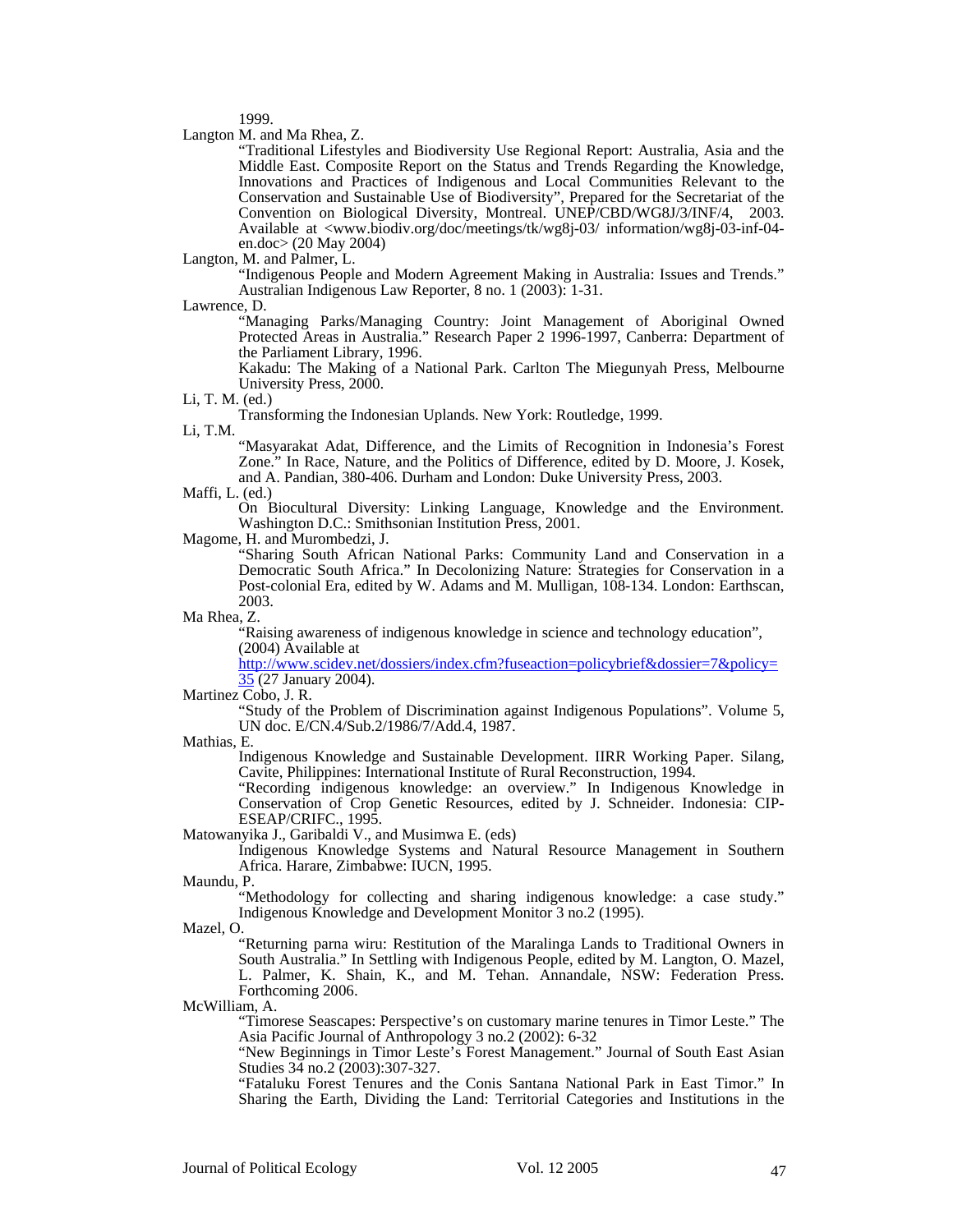Austronesian World. Edited by T. Reuter. Sydney: Pandanus Press, 2006.

Muller, S.

"Towards Decolonisation of Australia's Protected Area Management: The Nantawarrina Indigenous Protected Area Experience." Australian Geographical Studies 41 no.1 (2003): 29-43.

National Native Title Tribunal.

What does the indigenous Land Corporation Do?, NNTT, 2003. Available at <http://www.nntt.gov.au/publications/data/files/NTF\_5f.pdf> (20 May 2004)

Niezen, R.

The Origins of Indigenism: Human Rights and the Politics of Identity. Berkeley: University of California Press, 2003.

A World Beyond Difference: Cultural Identity in an Age of Globalization. MA: Blackwell Publishing, 2004.

Nettheim, G., Meyers, G., and Craig, D.

Indigenous Peoples and Governance Structures: A Comparative Analysis of Land and Resource Management Rights. Canberra: Aboriginal Studies Press and AIATSIS, 2002.

New Zealand Biodiversity Strategy, no date.

Available at <http://www.biodiversity.govt.nz/picture/doing/nzbs/> (14 September 2004)

Nietschmann, B.Q.

The Interdependence of Biological and Cultural Diversity, Centre for World Indigenous Studies, Occasional Paper 21, Kenmore WA, 1992.

Ospina, S. and Hohe, T.

Traditional Power Structures and Local Governance in Timor Leste: A Case Study of the Community Empowerment Project (CEP). Etudes Courtes No. 5, Graduate Institute of Development Studies, Geneva, 2002.

Palmer, L.

"Fishing Lifestyles: 'Territorians', Traditional Owners and the Management of Recreational Fishing in Kakadu National Park." Australian Geographical Studies, 42 no. 1 (2004a): 60-76.

"Bushwalking in Kakadu: A Study of Cultural Borderlands." Social and Cultural Geography, 5 no.1 (2004b): 109-128.

Peluso, N.

Rich Forests, Poor People: Resource Control and Resistance in Java. Berkeley: University of California Press, 1992.

"Coercing Conservation? The Politics of State Resource Control". Global Environmental Change 3 no.2 (1993): 199-217.

"Whose Woods Are These? Counter-Mapping Forest Territories in Kalimantan, Indonesia." Antipode 27 no.4 (1995): 383-406.

Phillips, A.

"Turning Ideas on their Head' The New Paradigm for Protected Areas." In Innovative Governance: Indigenous Peoples, Local Communities and Protected Areas, edited by H. Jaireth and D. Smyth, 1-28. New Delhi: Ane Books, 2003.

Porter, L.

"Planning's Colonial Culture : An Investigation of the Contested Process of Producing Place in (post)colonial Victoria." Ph.D., The University of Melbourne, 2004.

Posey, D. A.

"Fragmenting Cosmic Connections: Converting Nature Into Commodity." In Globalization , Globalism, Environments, and Environmentalism. Consciousness of Connections, The Linacre Lectures, edited by S. Vertovec and D. Posey 123-140. Oxford: Oxford University Press, 2003.

Povinelli, E.

Labor's Lot: The Power, History, and Culture of Aboriginal Action. Chicago: The University of Chicago Press, 1993.

Power, T.

"Joint management at Uluru-Kata Tjuta National Park." Environmental and Planning Law Journal, 19 no. 4 (2002): 284-302

Redford, K.H. and Sanderson, S.E.

"Extracting Humans from Nature." Conservation Biology 14 (2000): 1362-4.

Richards, P.

Indigenous Agricultural revolution: Ecology and food production in West Africa. London: Hutchinson, 1995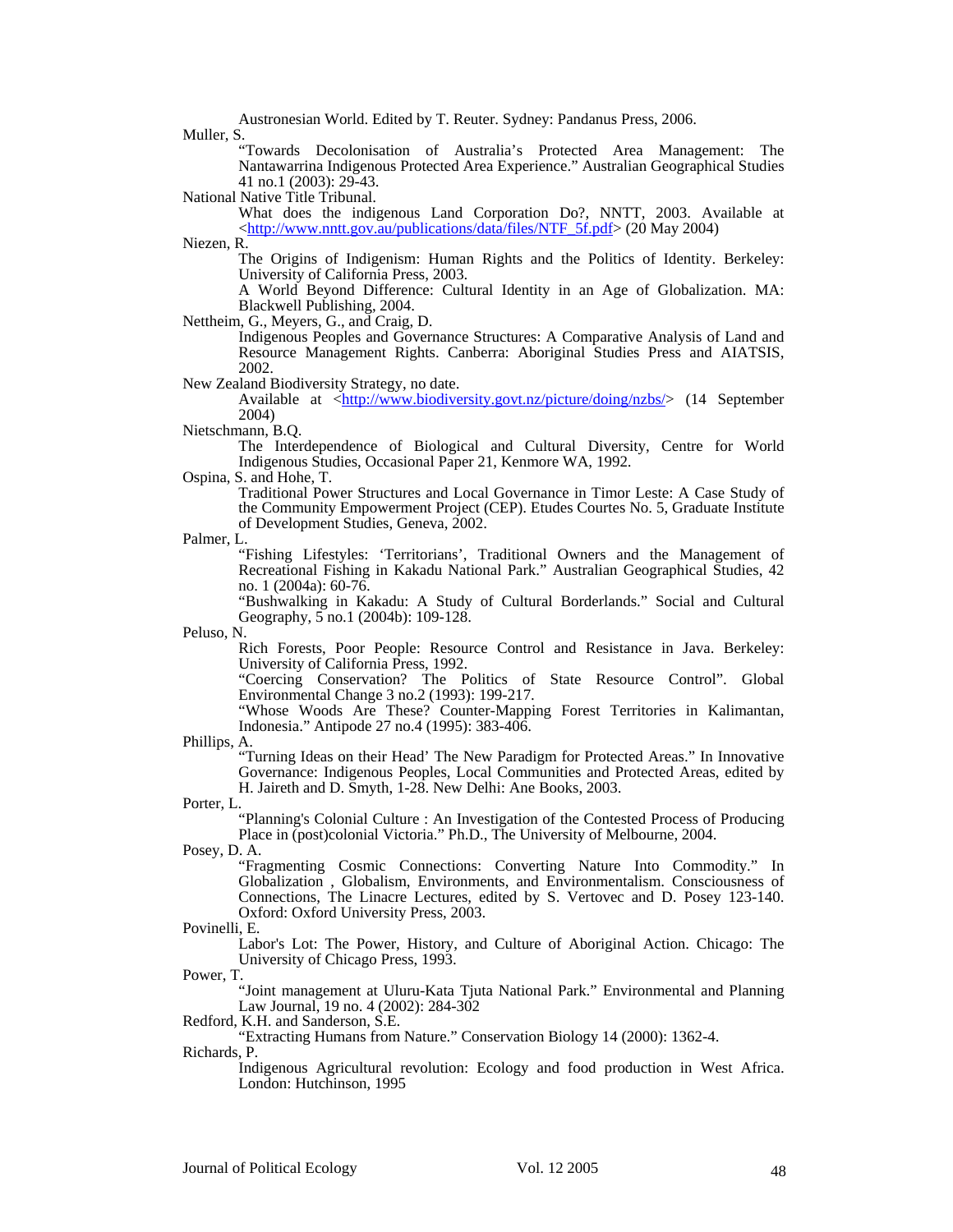Robinson C., and Munungguritj, N.

"Sustainable Balance: A Yolngu Framework for Cross-cultural Collaboration." In Working on Country: Contemporary Indigenous Management of Australia's Lands and Coastal Regions, edited by R. Baker, J. Davies and E. Young, 92-107. Melbourne: Oxford University Press, 2001.

Ruddle, K.

"External Forces and Change in Traditional Community-based Fishery Management Systems in the Asia-Pacific Region." MAST (Maritime Anthropological Studies) 6 (1993a): 1-37.

"Local Knowledge in the Future Management of Inshore Tropical Marine Resources and Environments." Nature and Resources 29 no.4 (1993b).

Traditional Community-Based Marine Resource Management Systems in the Asia-Pacific Region: Status and Potential, Manila. Philippines: International Centre for Living Aquatic Resources Management (ICLARM), 1994.

Ruddle, K., Hviding, E., Johannes, R. E.

"Marine resources management in the context of customary tenure." Marine Resource Economics 7 (1992): 249-73.

Ruddle, K. and Johannes, R. (eds)

Traditional Marine Resource Management in the Pacific Basin: an Anthology. Jakarta: UNESCO-ROSTSEA, 1990.

Smyth, D.

"Protecting Country—Indigenous Protected areas Phase Two Report", Consultancy Report prepared for the Australian Nature Conservation Agency, Canberra, 1995.

Smyth, D. and Sutherland, J.

Indigenous Protected Areas: Conservation Partnerships with Indigenous Landholders. Canberra: Environment Australia, 1996.

Solomon, M.

"Traditional Lifestyles and Biodiversity Use Regional Report: Pacific, Composite Report on the Status and Trends Regarding the Knowledge, Innovations and Practices of indigenous and Local Communities", Prepared for the Secretariat of the Convention on Biological Diversity, Montreal, 2003.

Szabo, S. and Smyth, D.

"Indigenous Protected areas in Australia: Incorporating indigenous Owned Land into Australia's National System of Protected Areas", in Innovative Governance: Indigenous Peoples, Local Communities and Protected Areas, edited by H. Jaireth, and D. Smyth, 145-164. New Delhi: Ane Books, 2003.

Tehan, M.

"A Hope Disillusioned, an Opportunity Lost? Reflections on Common Law Native Title and Ten years of the Native Title Act." Melbourne University Law Review 27 no.2 (2003): 523-571.

Timor-Leste National Planning Commission.

National Vision. Dili: Democratic Republic of Timor-Leste, 2002. Available at <http://siteresources.worldbank.org/INTTIMORLESTE/Resources/Our%2BNation%2 BVision.pdf> (11 September 2004)

Thongchai, W.

Siam Mapped: A History of the Geo-Body of a Nation. Honolulu: University of Hawaii Press, 1994.

Tsing, A. L.

Friction: An Ethnography of Global Connection. Princeton and Oxford: Princeton University Press, 2005.

UNESCO/CSI.

Thailand's sea nomads, UNESCO/CSI 2000. Available at <http://www.unesco.org/csi/act/thailand/moken\_e.htm> (20 May 2004)